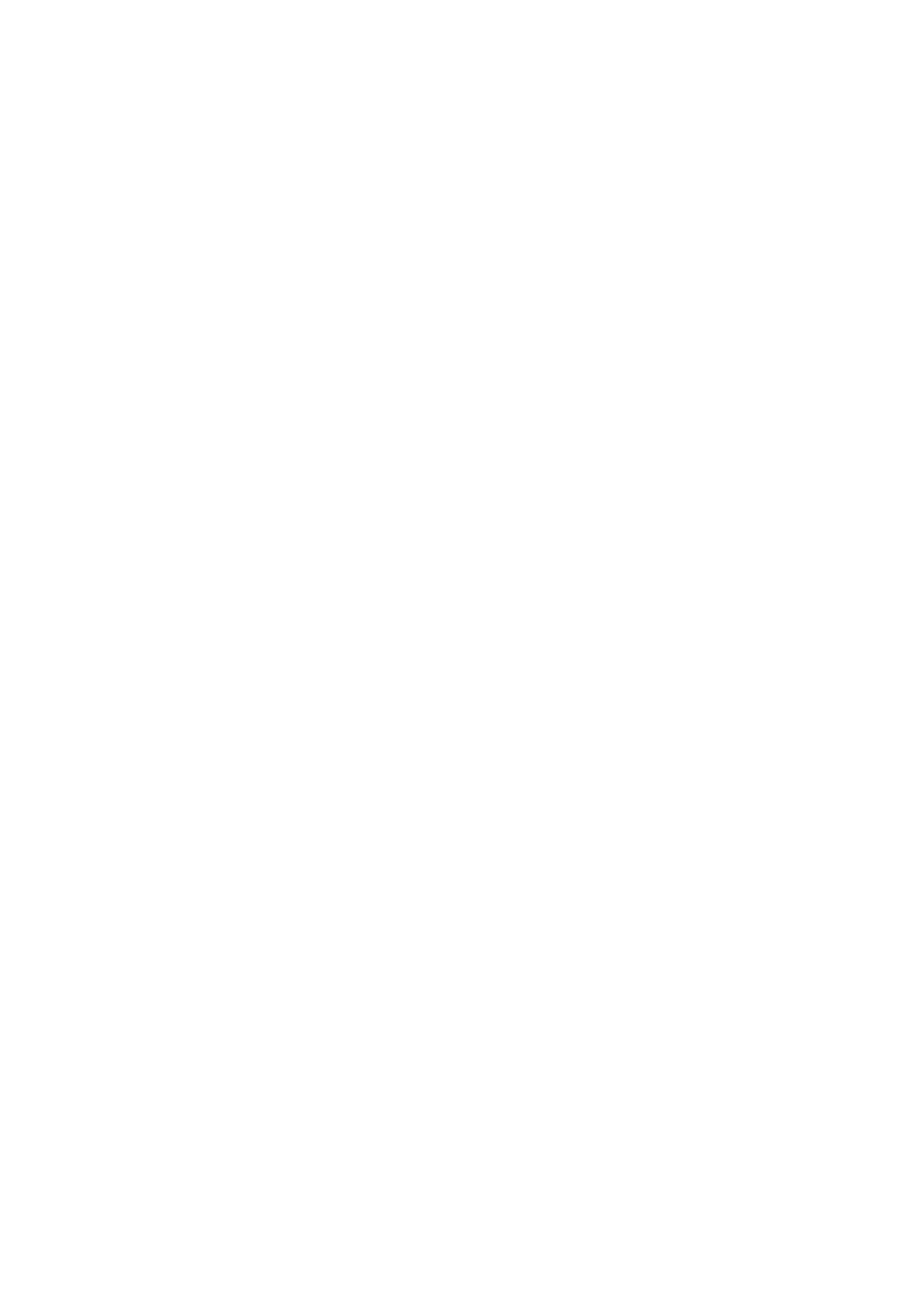*پژوهشنامهٔ انتقادی متون و برنامههای علوم انسانی*، پژوهشگاه علوم انسانی و مطالعات فرهنگی ماەنامۀ علمی (مقالۀ علمی ــ پژوهشی)، سال بیستم، شمارۀ پنجم، مرداد ١٣٩٩، ٧٥–٩۶

# نقد كتاب فلسفة علوم احتماعي؛ بەسوي پراگماتىسم

مهدی حسینزاده یزدی\*

سيدمحسن ملاباشي. \*\*

#### جكيده

یاتریک برت بر این باور است که پراگماتیسم باوجود ظرفیتهای فراوانـی کـه در گسـترهٔ فلسفهٔ علوم اجتماعی دارد، هنوز جایگاه شایستهٔ خود را نیافته است؛ زیبرا فیلسبوفان علبوم اجتماعي أنگونهكه بايد به أن توجـه نكـردهانـد. او معتقـد اسـت، مـي تـوان بـهخـوبي از پراگماتیسم در این عرصه بهره برد و بهکمک آن افقهای تازهای پیشرروی علــوم اجتمــاعی گشود. او در کتاب *فلسفهٔ علوم اجتماعی؛ بهسوی پراگماتیسم*، مبتنـی بـر نقــدهایی کــه بــه علوم اجتماعي و فلسفة علـوم اجتمـاعي وارد مـيكنـد، مـدعي اسـت يكـي از دو هـدف اصلی اش در این کتاب بسط رهیافتی جدید در فلسفهٔ علوم اجتماعی بهکمک پراگماتیســم است. هدف این مقاله بررسی این ادعاست، اما پیش از نقد محتوایی این اثـر نگـاهی گـذرا به فصل های کتاب و نقد ساختار و متن ترجمهٔ فارسی کتـاب ضـروری اسـت. در آخـرین گام و در نقد محتوایی و بررسی دقیق مدعای نویسنده به این نتیجه رسـیدیم کـه دسـتاورد کتاب فاصلهٔ معناداری با ادعــای نویســنده دارد و گفتــهــای او بــا آنچــه هرمنوتیــکـهــا، تفسیر گرایان، ابزارگرایان، و پیروان مکتب انتقادی گفتهاند تفاوت چنـدانی نـدارد و حـرف چندان تازهای به آنها نیفزوده و راه جدیدی پیش پای علوم اجتماعی نگشوده است. **كليدواژهها:** فلسفهٔ علـوم اجتمــاعي، هسـتي شناســي، شــناختشناســي، يراگماتيســم، نقــد

ويرايشي، نقد ساختاري، نقد محتوايي.

\* استادیار دانشکدهٔ علوم اجتماعی دانشگاه تهران (نویسندهٔ مسئول)، Ma.hoseinzade@ut.ac.ir \*\* دانشجوی دکتری دانشکدهٔ علوم اجتماعی، دانشگاه تهران، mohsen.mollabashi@yahoo.com تاريخ دريافت: ١٣٩٨/١٢/١٢، تاريخ پذيرش: ١٣٩٩/٠٣/٢٥

Copyright © 2018, IHCS (Institute for Humanities and Cultural Studies). This is an Open Access article distributed under the terms of the Creative Commons Attribution 4.0 International, which permits others to download this work, share it with others and Adapt the material for any purpose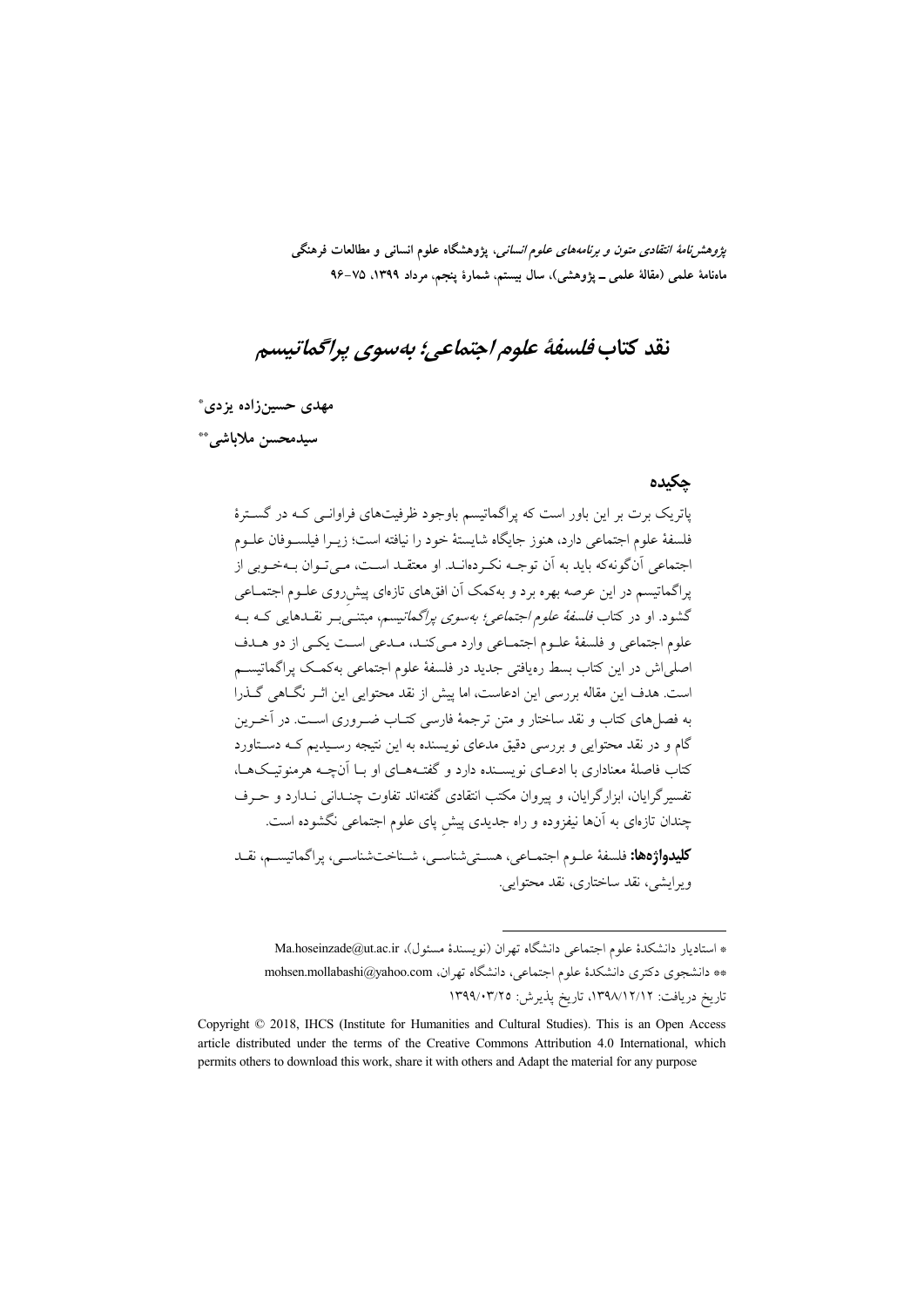#### 1. مقدمه

أيا علوم اجتماعي علم است؟ أيا روشهاي علوم طبيعي را مي توان در علوم اجتماعي بهكـار برد؟ ماهيت واقعيتي كه علوم اجتماعي دربارهٔ اَن پژوهش ميكند، چيست؟ اَيا مي تـوان ايــن واقعیت را شناخت؟ معرفت به این واقعیت چگونه بهدست می آید (بلیکـی ١٣٩٥: ٥٧-٩٢)؟ اساساً واقعیت اجتماعی چیست؟ آیا قانون علیت بر یدیدههای اجتماعی نیز حاکم است؟

با اندک تأملی در این پرسش ها درمی پابیم که ایــن پرســش۵هــا از جــنس فلســفهانــد، نــه جامعهشناسی. این پرسشها در گسترهٔ هستیشناسـی و معرفـتشناسـی جـای مـی گیرنـد. همچنین، موضوع این پرسشها واقعیتهای عینی اجتمـاعی نیسـت و بـا روشهـای رایـج پژوهشی در جامعهشناسی نیز نمی توان راهحلی برای این مسـائل یافـت و پاسـخی بـه ایـن پرسشها داد. پاسخ دانشمندان علـوم اجتمـاعي بـه ايـن پرسـشهـا نيـز بـهروش معمـول پژوهش های اجتماعی نیست (راین ۱۳۸۸: ۱–۵). مثال بارز پاسـخهـای فلسـفی دانشــمندان علوم اجتماعی به این پرسش ها را می توان در پژوهش های برجستهٔ جامعهشناسان کلاسیک، همچون *قواعد روش جامعه شناسی امیل دورکیم* (دورکیم ۱۳۸۷) و مقالـهٔ «عینیـت در علــوم اجتماعی و سیاست اجتماعی» ماکس وبر مشاهده کرد (وبر ۱۳۸۷) کـه بـه پرسـش۵هـایی از اين دست به روش فيلسوفان ياسخ دادهاند.

مي توانيم دربارهٔ ارتباط استوار فلسفه و علوم اجتماعي دو دليـل عمــده برشــمريـم، يكــي پرسشهای فلسفی همیشگی در علوم اجتماعی که دسـتاورد بازاندیشــی بــیوقفــه در علــوم اجتماعیاند و دیگری پاسخهای فلسفی اندیشمندان برجستهٔ این حوزه بـه ایـن پرسـشهـا. مسائل و پرسش۵مای بر آمده از این ارتباط دیریا و اسـتوار بـین فلسـفه و علـوم اجتمـاعی را می توانیم در دو بخش هستی شناسی و معرفتشناسی جای دهیم تــا فهمــی روشـــن تــر از آن بهدست آوریم. دربارهٔ تأثیر عمیق معرفتشناسی فلسفی در جامعهشناســی مــی تــوانیم بــه دو گرایش عمدهٔ اثباتی (positivism) و تاریخی در جامعهشناسی اشـاره کنـیم. ایــن دو رویکــردِ نظری برجسته در جامعهشناسی بهترتیب در دو سـنت تجربـهگرایــی انگلیســی و ایدئالیســم آلماني ريشه دارند. هيوم نظريه يرداز طراز اول تجربه گرايي و هگل برجسـتهتـرين فيلســوف ايدئاليسم آلماني است (مرديها ١٣٨٧: ١١، ١٢).

هر پاسخی به این پرسش،های فلسفی تأثیری عمیق در علوم اجتماعی می گذارد. پاسخ هـای پرسشهای مهم فلسفی دربارهٔ علوم اجتماعی را میتوان در فلسـفهٔ علـوم اجتمـاعی یافـت. اندیشمندان این عرصه کتابهای بسیاری در این زمینه نوشتهاند و هرکدام از منظری برخی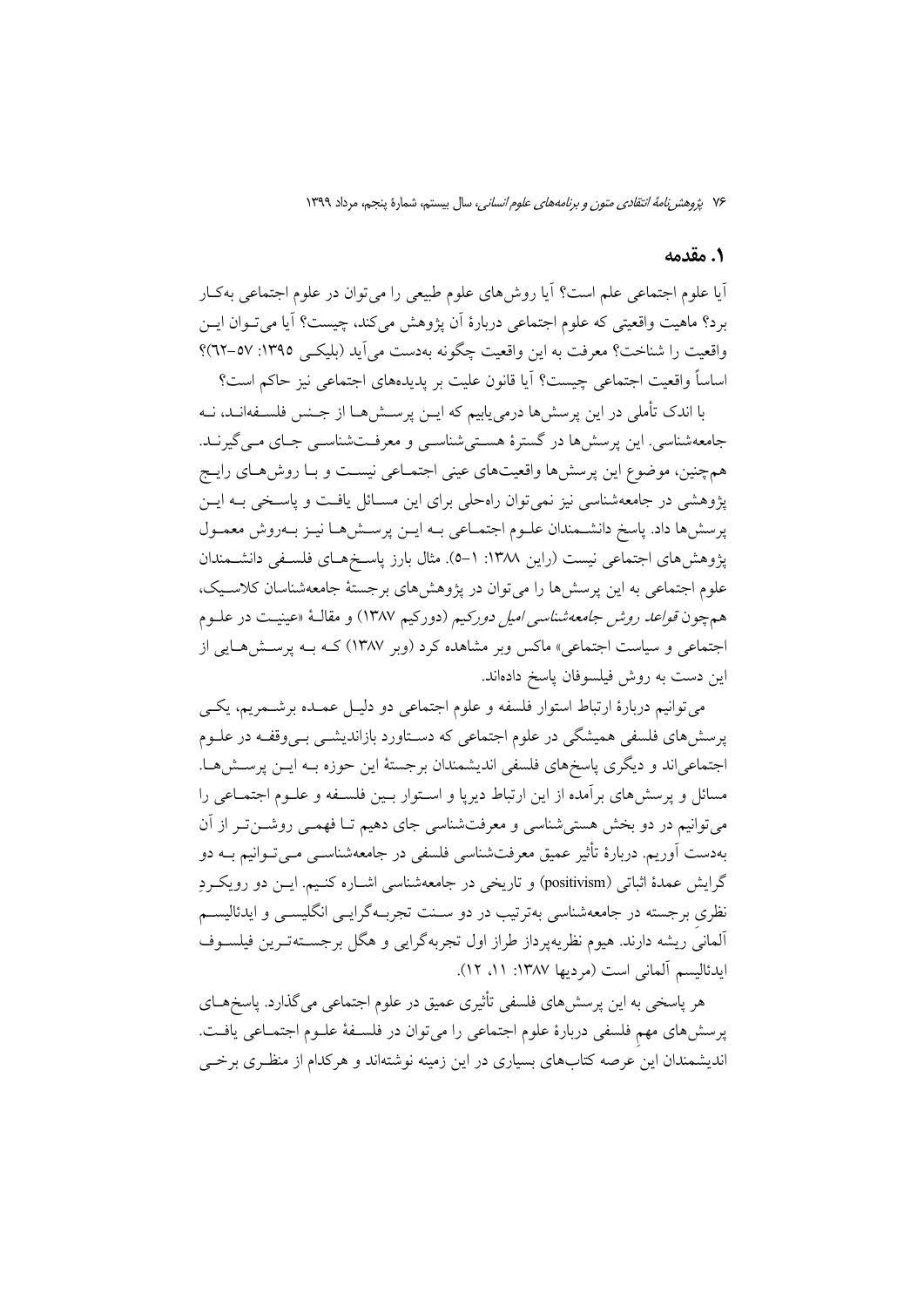نقد کتاب *فلسفة علوم اجتماعي؛ بەسوى پراگماتيسم* (مهدى حسين;زاده يزدى و سيدمحسن ملاباشي) W

از این مسائل و پرسش ها را تحلیل کردهاند. واکاوی دقیـق و علمـی هرکـدام از ایــن منــابع، افزونبراین که زمینهٔ مقایسهٔ تخصصی نظرگاههای گوناگون در این عرصه را فـراهم مـیکنـد، تسلط نظری درخورتوجهی به نظریههای حوزهٔ علوم اجتماعی برای پــژوهش گــر بــهارمغــان می آورد و ابزار نقد علمی و سنجیدهای بهدست می دهد تا پژوهش گر مواجههای عالمانهتر بـا نظريههاي گوناگون فلسفهٔ علوم اجتماعي و هرکدام از علوم اجتماعي بهدست آورد.

کتابهای فلسفهٔ علوم اجتماعی هرکدام موضوعی را برگزیـدهانـد و سـاختاری را بـرای حل مسئلهٔ مدنظرشان در نظر گرفتهاند. یکی از کتابهای فلسفهٔ علوم اجتماعی که بهتـازگی و در سال ۱۳۹۷ به فارسی ترجمه شده، *فلسفهٔ علوم اجتماعی؛ بهسـوی پراگماتیسـم* اسـت. نويسندهٔ اين كتاب ياتريک برت، جامعهشناس بلژيكي و صاحب كرسي نظريــهٔ اجتمــاعي در دانشگاه کمبريج، است. وجه تمايز ايــن اثــر رويکــرد مشــخص نويســنده بــه فلســفهٔ علــوم اجتماعی و تلاش او برای اثبات کارآمدی رویکرد مـدنظرش در ایــن حــوزه اسـت. همــین ویژگی باعث شده است نویسنده فقط به بازگویی نظریههای پیشین بسنده نکند و افـزونiبـر بیان نظریههای دیگر در گسترهٔ فلسفهٔ علوم اجتماعی مبانی فلسفی رویکرد خود و کاربسـت آن در فلسفهٔ علوم اجتماعی را نیز شرح دهد. به همین دلیل و بهسبب چـاپ اول ترجمــهٔ آن در سال ۱۳۹۷، این کتاب برای بررسی و نقد چندجانبه در این مقاله مناسب بهنظر مـی(سـد. برای دست یافتن به این هدف اجـزای پـژوهش بـهترتیـب عبـارتانـد از ۱. ازنظر گذرانـدن خلاصهای از کتاب، ۲. واکاوی انتقادی ساختار کتاب، ۳. بررسی متن فارســی کتــاب از نظــر ویرایشی، و ٤. بهنقدکشیدن ادعای اصلی کتاب.

### ٢. خلاصة كتاب

برای بررسی و نقد تخصصی کتاب *فلسفهٔ علیوم اجتمـاعی؛ بـهسـوی پراگماتیس*ـم گریـز و گزیری از مرور کوتاه محتوای کتاب نیست. البته در این گام دشواریهـایی هــم وجــود دارد. ۱. نویسنده مقدمهای چهاردهصفحهای برای کتاب نوشته و در آن به چنـد نکتـهٔ مهـم دربـارهٔ ساختار و روش بررسی خود اشاره کرده است، اما برای کوتـاهترشــدن ایــن بخـش بررســی نکات مقدمه ذیل عنوان «نقد ساختاری» می اَید؛ ۲. بهمنظور این کـه در خلاصــهکـردن کتــاب نکتهای اساسی از قلم نیفتد و با کم ترین دخل و تصرف ممکن در سـاختار کتـاب ایــن کــار انجام شود، بررسی فصل بهفصـل ضـروری اسـت. بررسـی هرکـدام از هفـت فصـل کتـاب بهصورت جداگانه، هرچند کوتاه و فشـرده، حجـم زيـادي از مقالـه را بــهخـود اختصــاص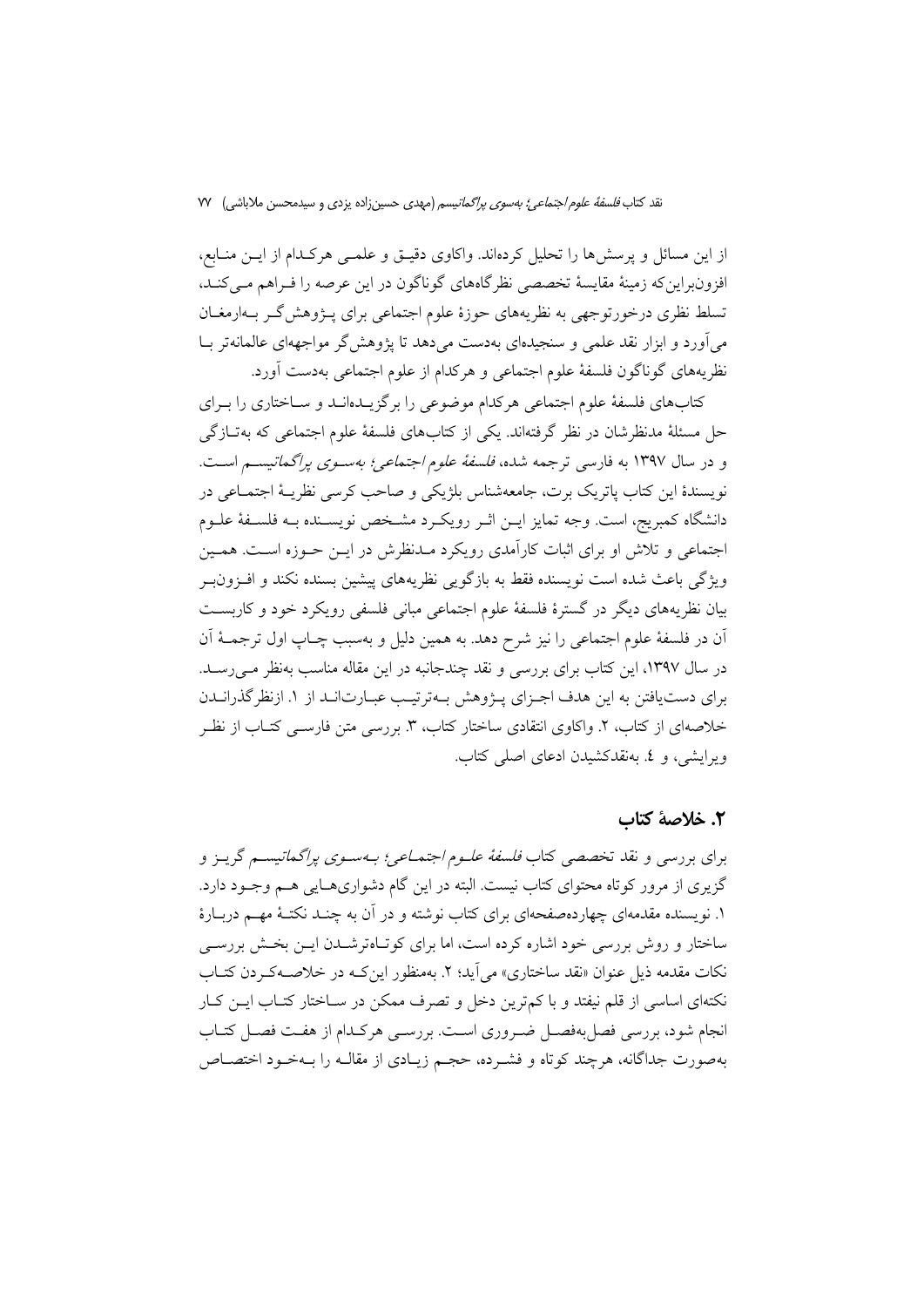می دهد؛ به همین دلیل، در معرفی هر فصل فقط به بیان ایـدههـای اصـلی بسـنده مـی شـود. بنابراين، درادامه و با رعايت ملاحظات پيشين، ايـدۀ محـوري هركـدام از بنـدهـا بــهترتيـب فصل های کتاب عبارتانــد از طبیعــتگرایــی امیــل دورکــیم، روش تفســیری مــاکس وبــر، ابطالگرایی کارل پوپر، رئالیسم انتقادی، و درپایان نظریهٔ انتقادی. بیان و نقد دو فصـل پایـانی ذيل عنوان «نقد محتوايي» جاي مي گيرد.

امیل دورکیم در رؤیای تثبیت جامعهشناسی بهمنزلهٔ رشتهای مستقل بود و روش او بـرای دست یافتن به این هدف نمونهٔ عالی بینش طبیعتگرایسی است. او هـمچـون کنـت شـیفتهٔ پیشرفتهای علوم طبیعی بود و درعینحال هیچگاه از علاقهاش به تکامل زیستی کـم نشـد. بنابراین، می توان از فیزیک و زیستشناسی بهمنزلهٔ دو الهامبخش اندیشـههـای او پـاد کـرد. دورکیم در راه دستیافتن به این هدف مانعی بزرگ پیش پای خود میدید؛ تسـلط فلاسـفهٔ اجتماعی و متافیزیکدانان بر جامعــهشناســی کــه اهتمــام چنــدانی در بررســی واقعیــتهــای اجتمـاعي تجربـي ندارنـد و بـيش تـر دريـي فلسـفهيـردازيانـد. درمقابـل، دوركـيم هـدف جامعه شناسی را مطالعهٔ قاعده مندی های تجربی می دانست و برای دست یافتن به ایـن هـدف به کارگر فتن تحلیل هـای علّـی یـا کـارکردی را پـیش نهـاد مـی داد. از نظـر او، دسـتاوردهای يژوهش هاي جامعهشناسانه بهخوبي زمينهٔ تصـميمگيـري دربـارهٔ انتخـاب ارزش هـاي غـايي مناسب برای هر جامعهای را فراهم مـی آورد. بـر همـین اسـاس، جامعـهشناسـی مـی توانـد جانشین مناسبی برای فلسفه باشد (برت ۱۳۹۷: ۲۹–۵۷).

ماکس وبر همچون امیل دورکیم پژوهشهای بسیاری در فلسـفهٔ علـوم اجتمـاعی انجـام داد، اما تفاوتهای بنیادینی بـا او داشـت. اول ایـن کـه، هـمچـون دورکـیم درپـی تثبیـت جامعهشناسی بهمنزلهٔ علمی مستقل نبود. دوم ایـنکـه، هسـتیشناسـی و شـناختشناسـی اجتمــاعي اش طبيعــتگــرا نبــود و نقــدهاي تنــدي بــه هــر دو جبهــهٔ طبيعــتگرايــي و ضدطبیعت گرایی مطرح کرد. سوم اینکه، صِرف تشخیص قاعدهمندیهـای اجتمـاعی بـرای تبیین اجتماعی را کافی نمیدانست و معنادارکردن این قاعدهمنـدیهـا را لازم مـیشـمرد. از نظر او، راه تحقق این هدف پاسخدادن به این پرسش بـود، چـرا افـراد بــه ایــن شــیوه رفتــار میکنند؟ البته او بین تحلیل علّمی و معنادارکردن این قاعدهها هیچ ضـدیتی نمـیدیـد و فهـم چرایی رفتار را مقدمهٔ تحلیل علّی میدانست. چهارم ایــنکـه، بــهشــدت بــا دورکــیم دربــارهٔ داوری ارزشهای غایی براساس نتـایج پـژوهشهـای تجربـی مخـالف بـود. او نتـایج ایـن یژوهش ها را در داوری ارزش های غایبی بی تأثیر نمی دانست، اما فقط درحـد ایجـاد بســتری مناسب برای سیاستگذاران، نه بیش تر (همان: ۷۳–۹٦).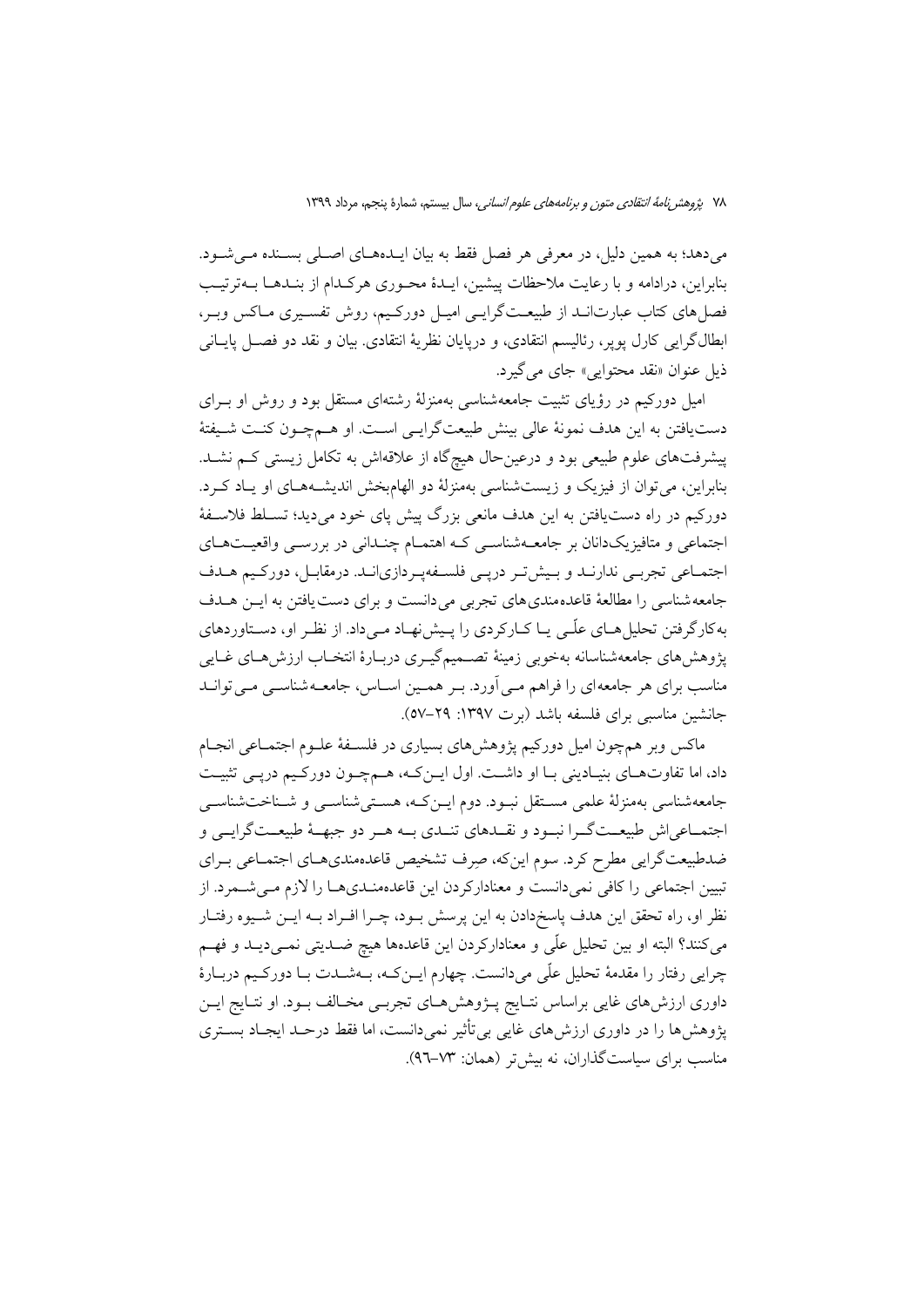کارل پویر همواره دریی یافتن وجه اشتراک همـهٔ فعالیـتهـای علمـی بـود. او فعالیـت علمي خود را با تفلسف در علـوم طبيعـي أغــاز كــرد و بــاوجود أشــنايي انــدك بــا فلســفهٔ اجتماعی و سیاسی در جامعهشناسی و علوم سیاسی تخصص چندانی نداشت؛ امـا بــهطـرز عجیبی منشأ اثر گستردهای در فلسفهٔ علـوم اجتمـاعی در دهــههـای ۱۹۵۰ و ۱۹٦۰ شــد. او تعریفی کلی از هر دانشمندی در هر علمی بیان کرد؛ فردی مخاطرهجو بــا تخیلــی قــوی کــه صاحب نظریهای متهورانه و ابطالپذیر است. او ابطـالپـذیری را مـرز بـین علـم و غیـرعلم تعیین کرد و بر همین اساس، بیش تر نظریههای علوم اجتماعی را خارج از علم مـیدانسـت. منظور او بیش تر نظریههای کارل مارَکس، زیگموند فروید، و اَدولف اَدلر بود. البتــه، از نظــر او علمنبودن اين نظريهها بهمعناي بي فايدهبودن آنها نبود. او يگانه راه رهايي علوم انســاني از وضعیت گرفتارشده در آن را بهکارگرفتن فردگرایی روششناختی میدانست. بر این اسـاس، یژوهش گران باید افراد را مبدأ پژوهشهای خود برگزینند و فرض کننـد آنهــا بــه شــیوهای عقلانی و هدف مند عمل میکنند؛ زیـرا ایـن فـرض راهنمـایی مفیـدی بـرای هـر پـژوهش اجتماعی است (همان: ١١١-١٤٢).

رئالیسم انتقادی پیشفررضی مهم، بنیادین، و مشترک با ابطالگرایی پــوپر داشــت؛ وجــود وحدت روششاختی علوم طبیعی و علوم اجتماعی. أنها باوجود اعتقـاد بـه ایــن یگــانگی معرفتشناسانه در این دو حوزه نقدی اساسی به پوزیتیویستها مطرح میکردند. نمــیتــوان و نباید در تبیین اجتماعی فقط به بیان قاعدهمندیهای مشاهدهشده بسـنده کـرد؛ بلکـه بایـد مكانيسمها يا ساختارها يا قدرتهايي كه اين قواعد را متأثر ميكنند نيز شناسـايي كـرد. البتــه ممکن است برخی از این مکانیسمها، ساختارها، یا قدرتهـا مشـاهدهیـذیر نباشـند و بـرای کسب دانش دربارهٔ آنها به تخیل نیاز باشد. با این توضیح، میتوان شـباهت آشـکاری بـین رئالیسم انتقادی و ساختارگرایی فرانسوی مشاهده کرد؛ با این تفـاوت کــه رئالیســم انتقــادی نادیدهانگاشتن عاملیت انسانی در برابر ساختارها را هرگز برنمی تابد و درصدد است برخی از بینش های ساختارگرایانه را بـا مـدلهـای کـنش گرمحـور کـنش اجتمـاعی درهـم آمیـزد (همان: ١٥٣–١٧٦).

نظريهٔ انتقـادي بـا نوشــتههـاي اعضـاي مكتـب فرانكفـورت و هـمزمـان بـا دوران اوج يوزيتيويسم منطقى كار خود را آغاز كرد. نظريهيردازان انتقادى باوجود هــمدلــي بــا مدرنيتــه، بهشدت نگران برخی از پی آمــدهای منفــی آن، بــهخصــوص گســترش عقلانیــت ابــزاری و بهانزواراندهشدن عقلانيت محتوايي، بودند. آدورنو و همكارانش از نمونههاى بـارز عقلانيـت ابزاري در بستر مدرنيته را جامعهشناسبي يوزيتيويســتي مــي(دانســتند و بــهشــدت بــا اَن ســر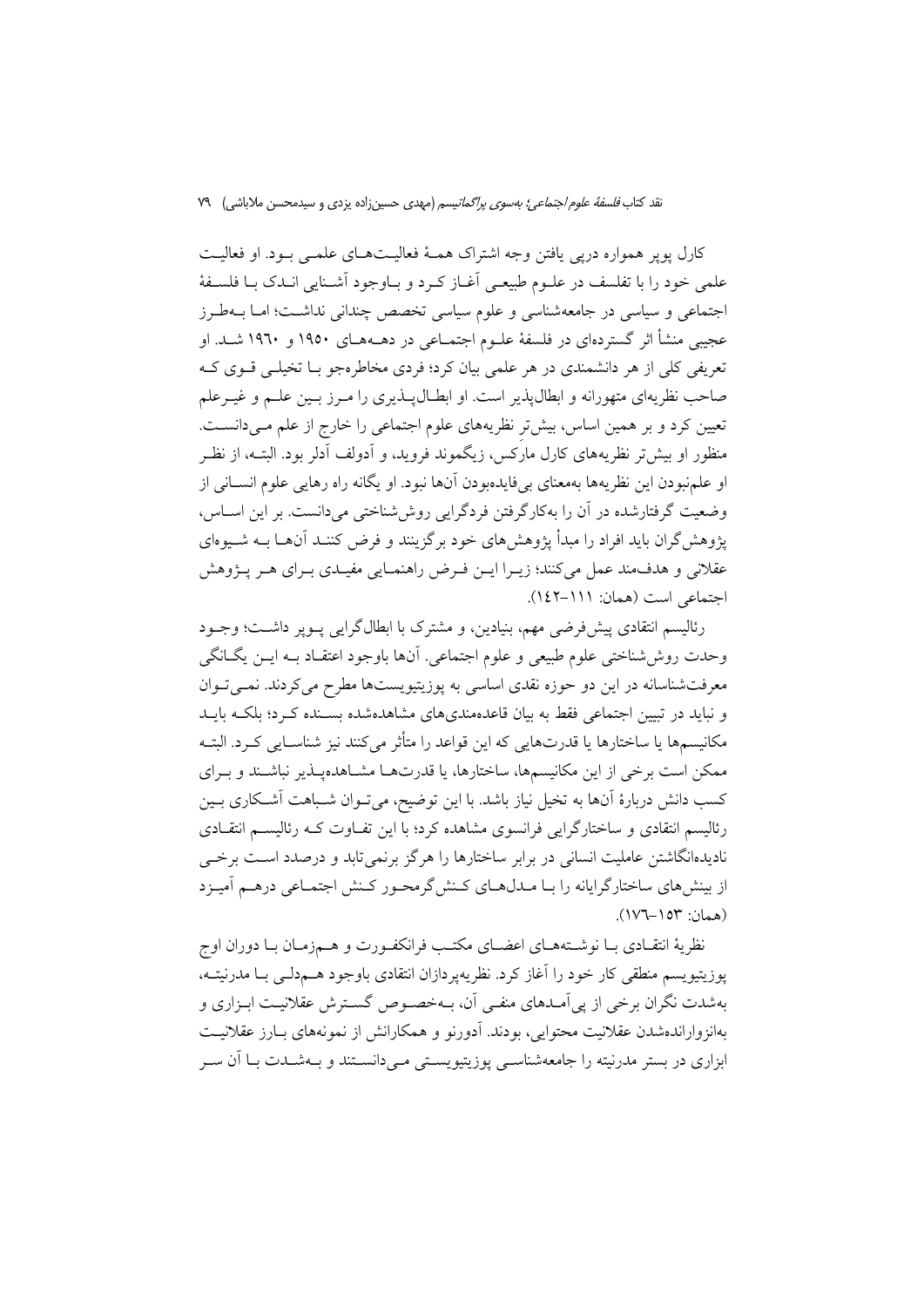ناسازگاری داشتند. آنها افزونبر نقدهای پیشینیان به جامعهشناسی پوزیتیویستی، توصـیف و تبیین را برای پژوهش اجتماعی ناکافی میدانستند و بر این باور بودند کـه ایــن پــژوهش هــا باید زمینهای مناسب برای نقد جامعهٔ معاصـر فـراهم آورد تـا افـراد بتواننــد بــهکمــک آن@ــا محدودیتهای اجتماعی را از میان بردارند. هابرماس، میـراثدار نظریـهٔ انتقـادی و مکتـب فرانکفورت، باوجود باور به ظرفیتهای انتقادی جامعهشناسی و بـدگمانی بـه یوزیتیویســم، خوش بینی بیش تری به سنت روشن گری داشت و سـرانجام، فلسـفهٔ پراگماتیسـتی را بـرای ييوندزدن دانش و علقههاي شناختي بهكار گرفت (همان: ١٨٥–٢١٤).

## ۳. نقد ساختاری

از ویژگیهای مهم هر اثر علمی و پژوهشــی ســاختار کلــی اَن اســت. متأســفانه، بــه دلایــل گوناگون، پژوهش\$ران کم,تر به این ساختار توجه میکنند و توجه اصـلی آنهـا بــه ســاختار يژوهش شان با هدف پذيرش در جامعهٔ علمي است و به همين دليل بيش تر جنبـهٔ شـكلي و ظاهری دارد. نکتهٔ مهم دربارهٔ ساختار هر اثر یژوهشی جایگاه، کــارکرد، و ضــرورت منطقــی آن در انتقال درست، دقیق، و روشن محتوای علمی مدنظر نویسنده است. رعایت درست این ساختار منطقی به پژوهش گر کمک می کند به بهترین شکل ممکن مخاطب را بیا خیود همراه کند و آنچه در پژوهش خود به آن دست یافته است، با او درمیـان بگـذارد. امــا اگــر پژوهشگر به این ساختار فقط به چشم شکل<sub>ی</sub> پذیرفتهشـده در عـرف علمــی و دانشـگاهی بنگرد و رعایت آن را کاری بیهوده و دستوپاگیر بداند، نمی تواند از آن بهخوبی بهره گیرد.

منظور از ساختار اثر پژوهشی در کتاب یا مقاله، چگـونگی چیـنش اجـزای گونـاگون آن است (سيداخلاقي ١٣٧٥: ٢٠١-٢١٤). دربارة ساختار يژوهش سه نكتهٔ اساسـي وجـود دارد: ۱. وجود اجزا، ۲. چینش اجزا، و ۳. محتوای اجزا. اجزای اثـر پژوهشــی را مــی تـوان بــه دو دسته تقسیم کرد: ضروری و اختیاری. طبیعی است هر پژوهش گری باید در کتــاب یــا مقالــهٔ خود همهٔ اجزای ضروری را جای دهد و متناسب با نیاز خود در پـژوهش اجـزای اختیـاری را هم برای انتقال دستاوردهای پژوهشش بهکار گیرد. افزون بر وجود اجزای ضروری در هـر اثر يژوهشي، چينش اين اجزا حائز اهميت است.

نویسنده باید گامبهگام این اجزا را در اثر خود جای دهد و با هرکدام از آنهـا یـک گـام بیش تر به هدف خود در یژوهش نزدیک شود. چینش اجزا در یژوهش بسـیار مهــم اســت و از چهارچوبی منطقی بر آمده است و اگر نویسنده بهدرستی از آن پیروی نکند، احتمال این ک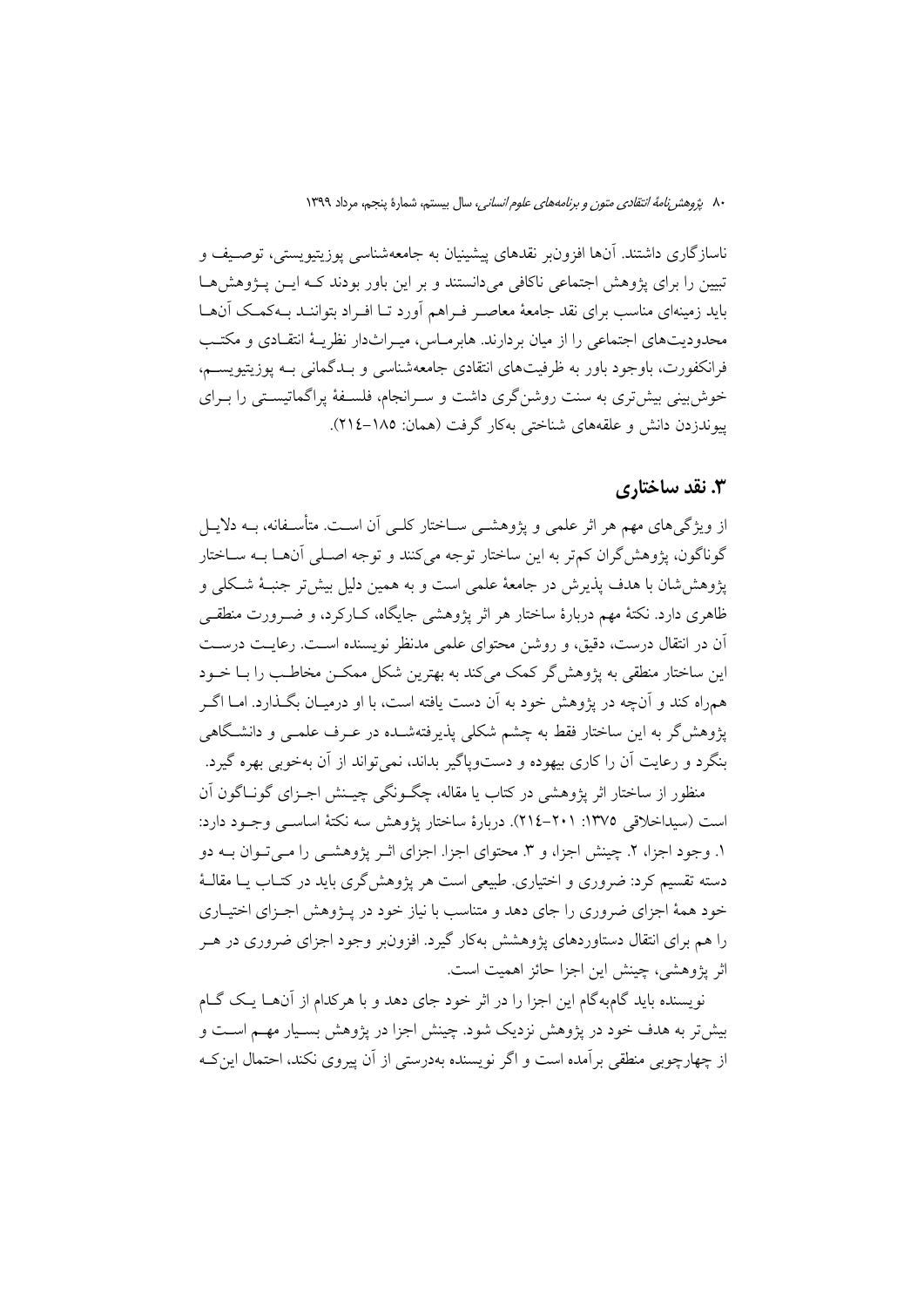مخاطب با او همراه نشود، افزایش می یابد. برای مثال، اگــر پــژوهش گــری مســئله و پرســش پژوهش خود را بهروشنی با مخاطب در میان نگذارد، همچنین ضرورت بررسی ایــن مسـئله و پاسخدادن به این پرسشها را برای مخاطب شرح ندهد و بهناگاه از ابتدای پــژوهش، پــس از بيان كلياتي دربارهٔ اثـر، وارد بحـث شـود، مخاطـب نمـي توانـد جايگـاه ايـن پـژوهش و ضرورت مطالعهٔ أن را دریابد و با أن ارتباط چندانی برقرار نمی کند. نکتهٔ مهم ایــن کــه، فقــط وجود اجزای ضروری و چینش درست آنها برای ساختن ساختاری استوار و منطقـی و نیـز ایجاد بستری مناسب بـرای انتقـال دسـتاوردهای پــژوهش کــافی نیســت. تفــاوت اساســی ساختاری درست و منطقی با ساختاری صرفاً ظاهری در درج محتوایی دقیق و کارآمـد ذیــل هرکدام از این عنوانهاست. پژوهشگر باید دقیقاً بداند هدف هریک از این اجـزا چیســت و باید چه بخشی از دستاوردهای پژوهش خود را ذیل کدامیک از عنوانها جای دهد تا بتوانـد به بهترین شکل ممکن مخاطب را با خود همراه کند.

موضوعات «نقد ساختاری» در این پژوهش، ۱. عنـوان کتـاب و تناسـب و تطـابق آن بـا محتواي اثر، ٢. ميزان دقت و درستي ترجمهٔ كتـاب، ٣. بررسـي هركـدام از عنـاوين كتـاب، همچون یادداشت مترجم، مقدمهٔ کتاب، و مقدمه و ارزیابی هرکدام از فصل هـا، و ٤. چرایـی انتخاب این فصلها برای کتاب و انسجام این فصلها با هم است.

#### ١.٣ عنه ان

عنوان كتاب Philosophy of the Social Scienes Towards Pragmatism است كه متـرجم أن را فلسفهٔ علوم اجتماعی؛ بهسوی پراگماتیسم ترجمه کرده است. معـادل متـرجم بـرای عنـوان اصلي کتاب دقيق، درست، و روشن بهنظر مي رسد. عنوان کتاب نيز بهدليل داشتن دو بخــش اصلي و فرعي بهاندازهٔ کافي کلي و جزئي است و بـهخـوبي و بـهاختصـار موضـوع کتـاب، رویکرد، و هدف نویسنده را نشان می دهد.

### ۲.۳ یادداشت مترجم

محمد هدایتی، مترجم کتاب، یادداشتی دوصفحهای در ابتدای کتـاب نوشـته اسـت و در آن، پس از معرفی صدکلمهای کتاب دیگر پاتریک بـرت کـه بـه فارسـی ترجمـه شـده اسـت، درحدود یک صفحه دو هدف عمدهٔ برت در این کتاب را شرح داده است. تقریبـاً مــیتــوان گفت مقدمهٔ مترجم هیچ محتوایی به کتاب نیفزوده است؛ یعنی خواندن و نخوانــدن اَن هــیچ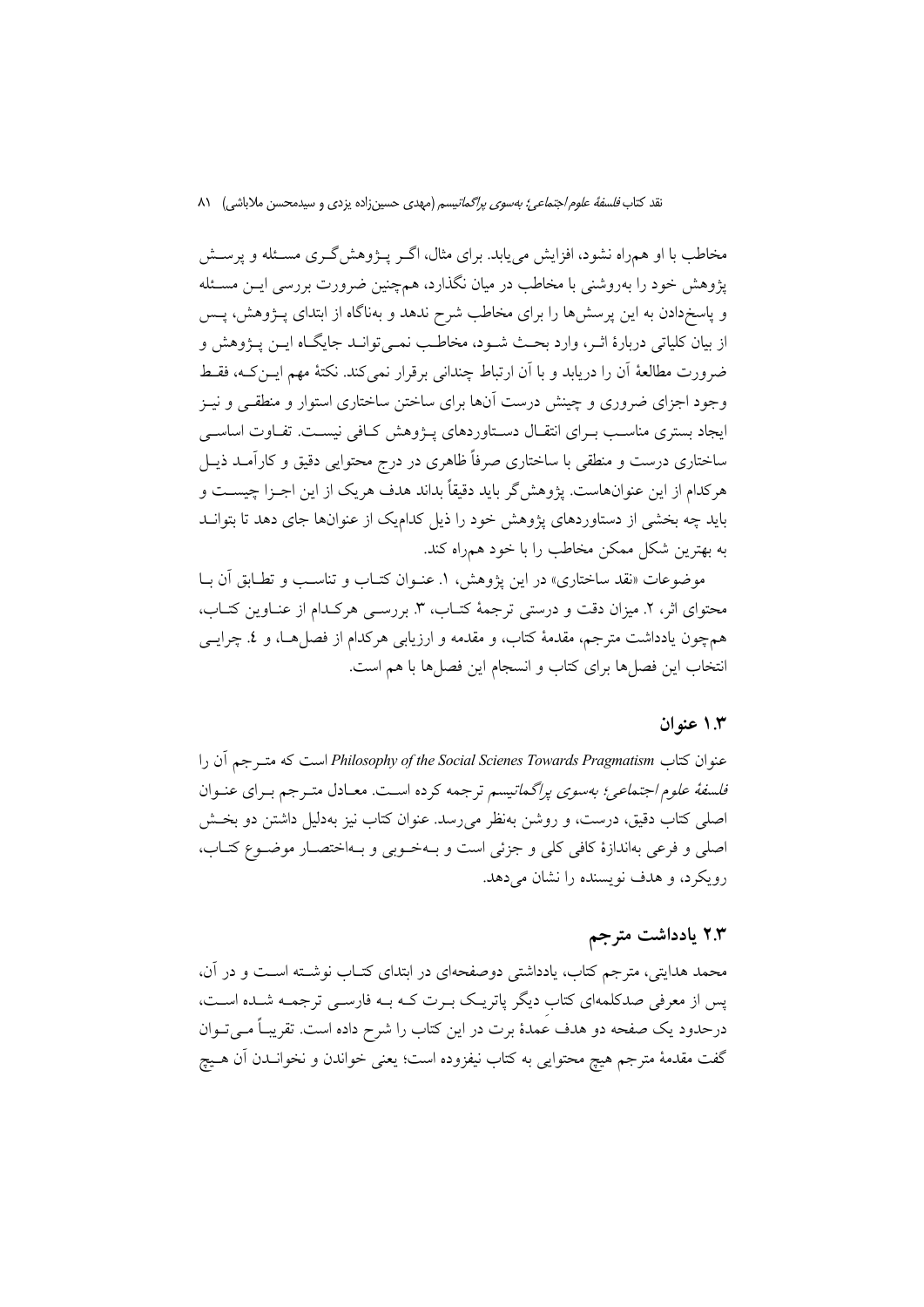٨٢ يُرْوِهش *نامة انتقادى متون و برنامههاى علوم انسانى،* سال بيستم، شمارة ينجم، مرداد ١٣٩٩

كمكي به مخاطب نمي كند تا ارتباط علمي بهتري با كتاب برقرار كنـد؛ زيـرا نكتـههـايي كـه مترجم در يادداشت خود به آنها اشاره كرده است، تفاوت چندانی با مقدمهٔ نویســنده نــدارد. بدیهی است که هریک از اجـزای کتـاب کـارکرد خاصـی دارد و اگـر محتـوای هرکـدام از عنوانها مشابه باشد، عنوانبندی اثر پژوهشی معنایی ندارد. مقدمه، پیش گفتـار، پـا یادداشـت مترجم از اجزای ضروری کتاب بهحساب نمی آید و درج آن در کتـاب بــه تصــمیم متــرجم بستگی دارد. زمانی که مترجم احساس می کند باید افزون بر محتوای کتاب درابتدا نکتـههـایی را با مخاطب خود در میان بگذارد که دانستن این نکـات پـیش از خوانـدن کتـاب ضـروری است، پیش گفتار، مقدمه، یا یادداشتی برای کتاب می نویسد. برای مثال، به جایگاه ایس رشته یا موضوع در جهان اشاره میکند، شخصیت علمی نویسنده یا جایگاه علمی اثر در جهـان را معرفی میکند، ویژگیهای برجستهٔ کتاب را برمیشمرد، ضـرورت ترجمـهٔ کتـاب را شــرح میدهد، و خلأهای این زمینه را برای مخاطب بازمیگوید. بدیهی است که تکـرار محتـوا یـا مقدمهٔ کتاب به خواننده هیچ کمکی نمیکند.

### ۳.۳ مقدمه

نویسنده در عنوان سیاس گزاری پس از تشکر و قــدردانی از همکــارانش، براســاس نســخهٔ فارسی کتاب، مقدمهای سیزدهصفحهای نوشته است. او مقدمهٔ کتاب را این گونه آغاز می کند:

فلسفهٔ علوم اجتماعی تاجایی که دربارهٔ رویههای پژوهش اجتماعی تأمل می کند، فعـالیتی فرانظری است. این تأمل میتواند اَشکال مختلفی به خود گیرد. غالـب فیلســوفان علــوم اجتماعي دريي تعيين اين نكتهاند كه آيا فلان نظريه يا فــلان روش، از ميــان روش هــاي ممکن، برای تبیین پدیدههای اجتماعی مناسب است. […] دیدگاه شخصی من این است كه فلسفة علوم اجتماعي نبايد تبيين جهان بيرون را تنها هدف يؤوهش اجتماعي قلمـداد کند، بلکه باید شیوههای بدیل کسب دانش را نیز سبک و سنگین کند.

نویسنده پس از این چند خط دو هدف اصلی کتـاب را برمـیشـمرد: ۱. بسـط رهیـافتی جدید در فلسفهٔ علوم اجتماعی و ۲ـ ارزیابی پیشـرفتهای از رهیافـتهـای اصـلی در فلسـفهٔ علوم اجتماعی. او درصدد است در این کتاب بهجای معرفی صِرف ایدهها، بر نویســندگان و مکتبهای فکری هرکدام از این ایدهها متمرکز شود. بر همین اساس، بر شـمار محـدودی از نظريه پر دازان اين عرصه تمرکز مي کند و مي کوشد نشان دهد چگونه نظر پـههـاي هريـک از این اندیشمندان در قلمروهای گوناگون بههم مرتبط و وابسته است. همچنین، تلاش میکنـد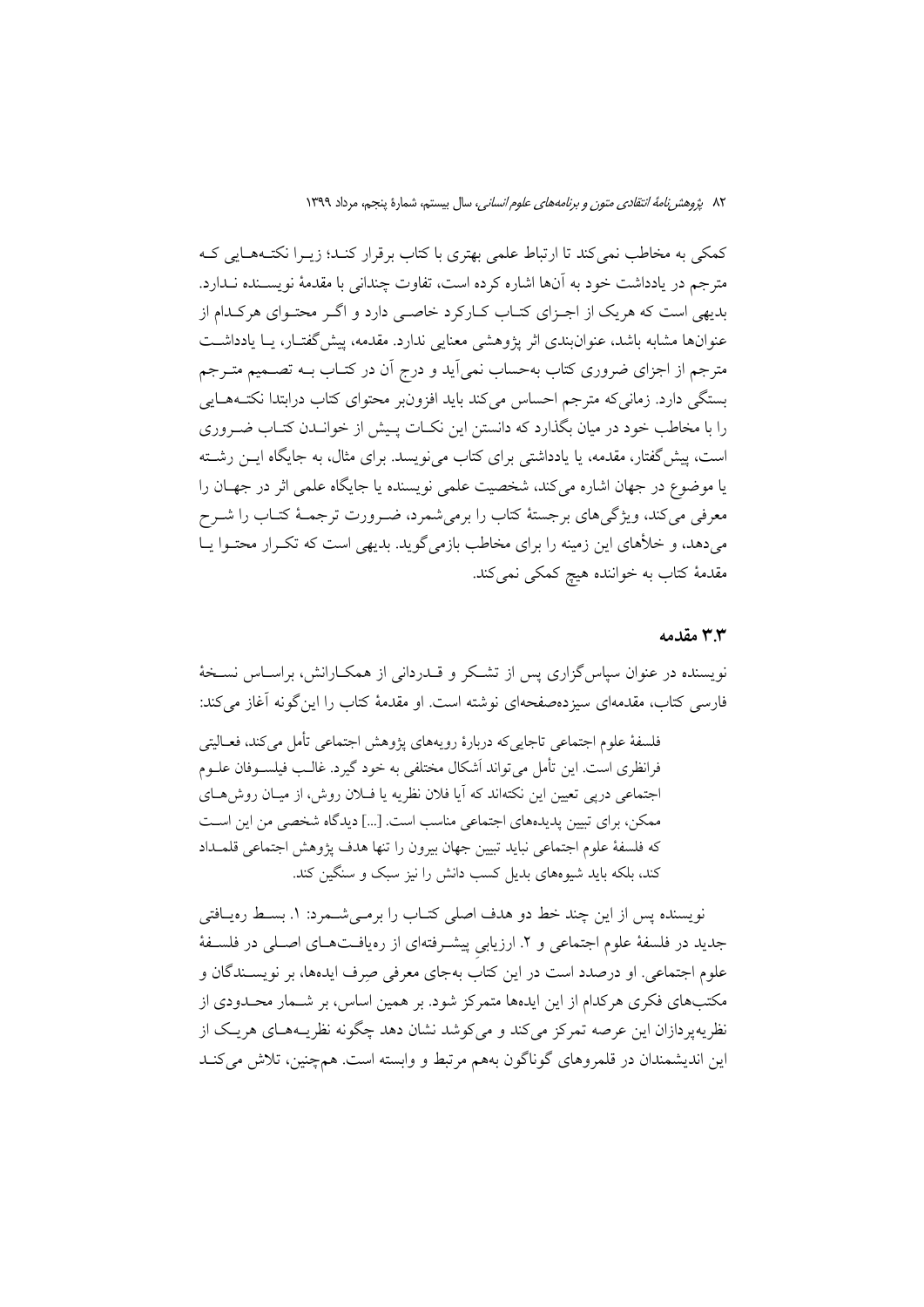نقد کتاب *فلسفة علوم اجتماعي؛ بەسوى پراگماتيسم* (مهدى حسين;زاده يزدى و سيدمحسن ملاباشي) ۸۳

ارتباط فلسفهٔ علوم اجتماعی با رشتههای دیگـر، هــمچــون جامعــهشناســی و تــاریخ، را نیــز واکاود و با مخاطب در میان بگذارد. او پس از بیان تفصیلی این نکتـههـا، در هشـت صـفحه هفت فصل کتاب را بهصورت چکیده بیان میکند. بــه ایــن مقدمــه نقــدهایی جــدی و مهــم مي توان وارد کړ د.

۱.۳.۳ تعریف نویسنده از فلسفهٔ علوم اجتماعی

نویسنده در مقدمه، پیش از ورود به چکیدهٔ هر فصل، به گفتن چنـد جملــه دربــارهٔ چیســتـی فلسفهٔ علوم اجتماعی و هدف آن بسنده میکند و پس(زآن، روش بررسی ایدهها و اندیشههـا در این کتاب را شرح میدهد. یاتریک برت در مقدمـهٔ کتـاب بــه تعریــفهـای گونــاگون و رویکردهای مختلف در فلسفهٔ علوم اجتماعی هیچ اشارهای نمیکند و تعریف خـود از آن را با مخاطب در میان نمیگذارد یا جایگاه پژوهش خود ذیل یکی از این تعریـفهـا را روشــن نمی کند. مخاطب در مواجهه با این کتاب نمی داند پاتریک برت چه تصوری از فلسـفهٔ علـوم اجتماعی دارد؛ زیرا یگانه نکتهای که دراین باره می گوید، ضرورت افیزودن اهیدافی تیازه به علوم اجتماعی است. این کاستی در ادامهٔ کتاب در مقدمه، متن، و ارزیابی هرکدام از فصل هـا بهروشني خود را نشان مي دهد.

### ۲.۳.۳ مسئله و پرسش اصلی کتاب

مقدمهٔ کتاب پیشانی و غرهٔ کلام است و نویسنده باید در آن بهخـوبی مخاطـب را بــا کتــاب همراه کند. در اثر پژوهشی بهترین راه دست یابی به این هدف بیان مسئله و پرسش اصلی و ضرورت مطالعهٔ أن است. پاتریک بـرت هـیچ مسـئله و پرسشــی در مقدمــهٔ کتــاب مطــرح نمي كند و به گفتن اين دو نكته بسنده مي كند و پس ازآن وارد مباحث كتاب مي شود:

ديدگاه شخصي من اين است كه فلسفهٔ علوم اجتماعي نبايد تبيين جهـان بيـرون را تنهـا هدف پژوهش اجتماعی قلمداد کند، بلکه بایـد شـیوههـای بـدیل کسـب دانـش را نیـز سبک و سنگین کند. این چشمانداز بیش از همه در بخش پایانی کتاب آشکار می شـود؛ اما در فصل های ابتدایی تر کتاب نیز معلوم میشود که غالب فلاسفهٔ علوم اجتماعی، ک من در این کتاب به آنها می پردازم، با دیدگاه من موافق نیستند (برت ۱۳۹۷: ۱۵).

این کتاب دو هدف دارد. هـدف نخسـت، بسـط ِرهیـافتی جدیـد در فلسـفهٔ علـوم اجتماعی است، رەیافتی که وامدار پراگماتیسم آمریکایی است. هدف دوم، ارائهٔ ارزیـابی پیشرفتهای از رەپافتهای اصلی در فلسفهٔ علوم اجتماعی است (همان: ١٦).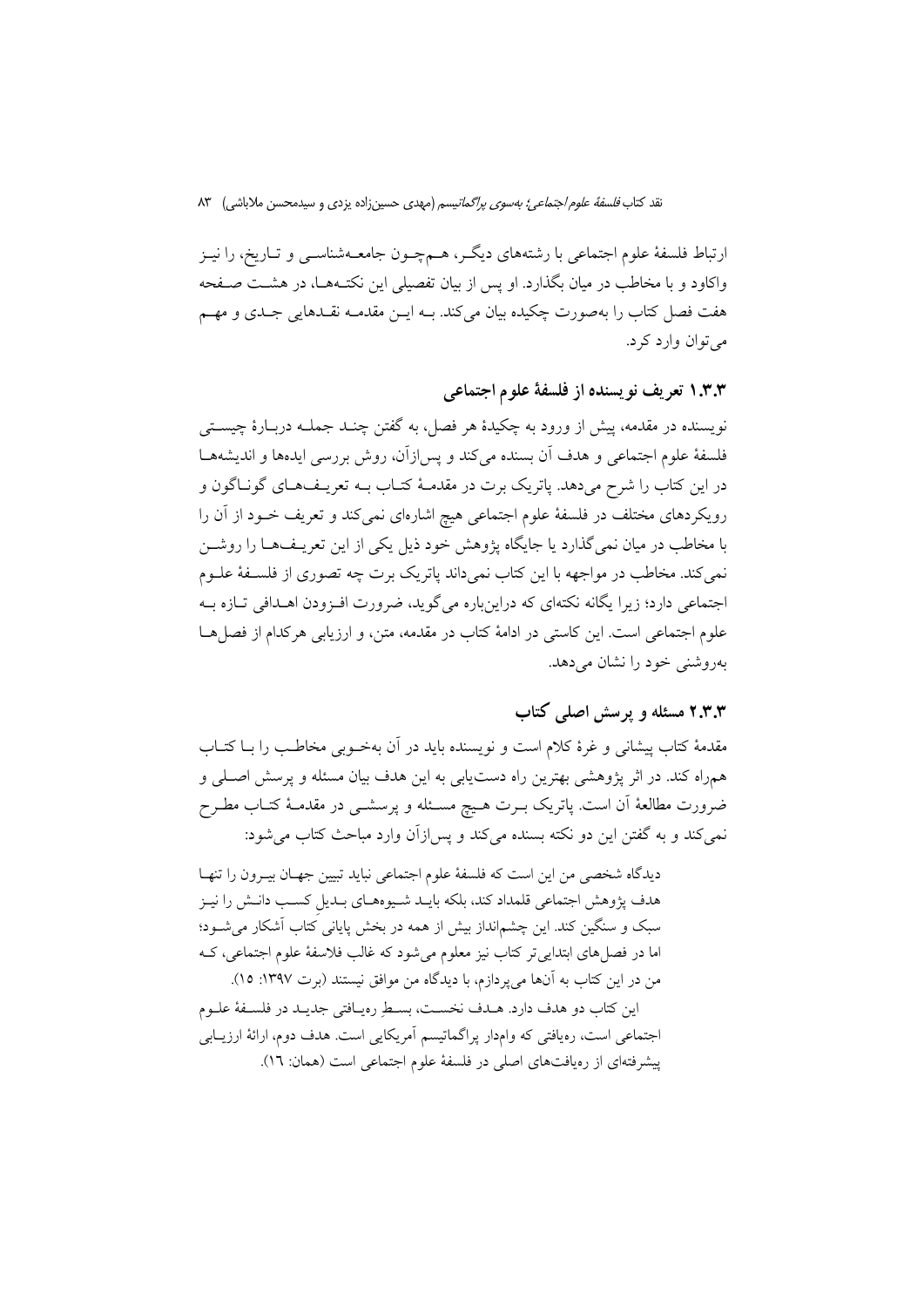اگر فرض كنيم مخاطب اين كتاب ضرورت مطالعهٔ فلسفهٔ علوم اجتمـاعي را مـيدانــد و براساس آگاهی از این ضرورت این کتاب را برای خواندن برگزیده است، بایــد بدانــد چــرا این کتاب را بخواند، این کتاب قرار است چه مسئلهای در ایــن حــوزه را بگشــاید؟ بــه چــه یرسش هایی ذیل این مسئله پاسخ دهد؟ و چه دستاوردهای نظری یا عملـی بـهارمغــان آورد. نویسنده در مقدمه فقط به این نکته اشاره میکند که از نظر او علـوم اجتمـاعی بایـد اهـداف دیگری را هم پی بگیرد، اما این که این اهداف دیگر قرار است چه گرمهـای نظـری و عملـی را بگشاید، اصلاً روشن نیست. طبیعی است پژوهش گری که مسئله و پرسـش۵هـای روشــنی .<br>ندارد، در مفصل بندی یژوهش خود با مشکلاتی جدی روبهرو می شود.

### ۳.۳.۳ چرایی انتخاب روش بررسی ایدهها و اندیشهها

پاتریک برت در مقدمه به این نکته اشاره میکند کـه سـاختار کتـاب او تفـاوت بنیـادینی بـا کتابهای دیگر این حوزه دارد؛ زیرا او بهجای بررسی مسئلهها یا پاسخدادن به پرستشهای برجستهٔ فلسفهٔ علوم اجتماعی، نظریهپردازان برجستهٔ این عرصه را مبنای پژوهش خود قـرار داده است. جالب اینکه او هیچ دلیل روشن، منطقی، و علمیای برای این روش بررسی خود بیان نمی کند و فقط به این نکته بسنده می کند که شرح اندیشهها براساس مسائل و پرسشها کار چندان دشواری نیست، اما بیان این محتوا درقالب اندیشههای اندیشمندان دشوار است.

#### ۴.۳.۳ دلیل انتخاب این افراد

پاتریک برت پس از اینکه بدون هیچ استدلالی روش خود در بررسی ایدهها و اندیشههـا را با مخاطب در میان میگذارد، به چرایی انتخاب این افراد هیچ اشارهای نمــیکنــد. بــا نگــاهـی گذرا به منابع دیگر فلسفهٔ علوم اجتمـاعی مـیتـوان بـهراحتـی بـه فهرسـت اندیشـمندان و نظریه پردازان بیش تری، در مقایسه با آنچه پاتریک برت در این کتاب بررسیده است، دسـت یافت. برای مثال، او به جریــان فمینیســم و نظریــهپــردازان آن یــا جریــان پســتمدرنیســم و اندیشمندان آن هیچ اشارهای نکرده است. او حتی به این پرسش مخاطب که چرا ایــن افــراد را بررسی میکند و افراد دیگری را از قلم انداخته است هیچ پاسخی نمیدهد.

### ۵.۳.۳ دلیل انتخاب این ایدهها

پرسش دیگری که نویسنده باید پاسخی روشن، دقیق، و قانع کننده به آن بدهد، این است ک از بین ایدهها و اندیشههای گوناگون و گستردهٔ هرکدام از این اندیشـمندان و نظریــهیــردازان،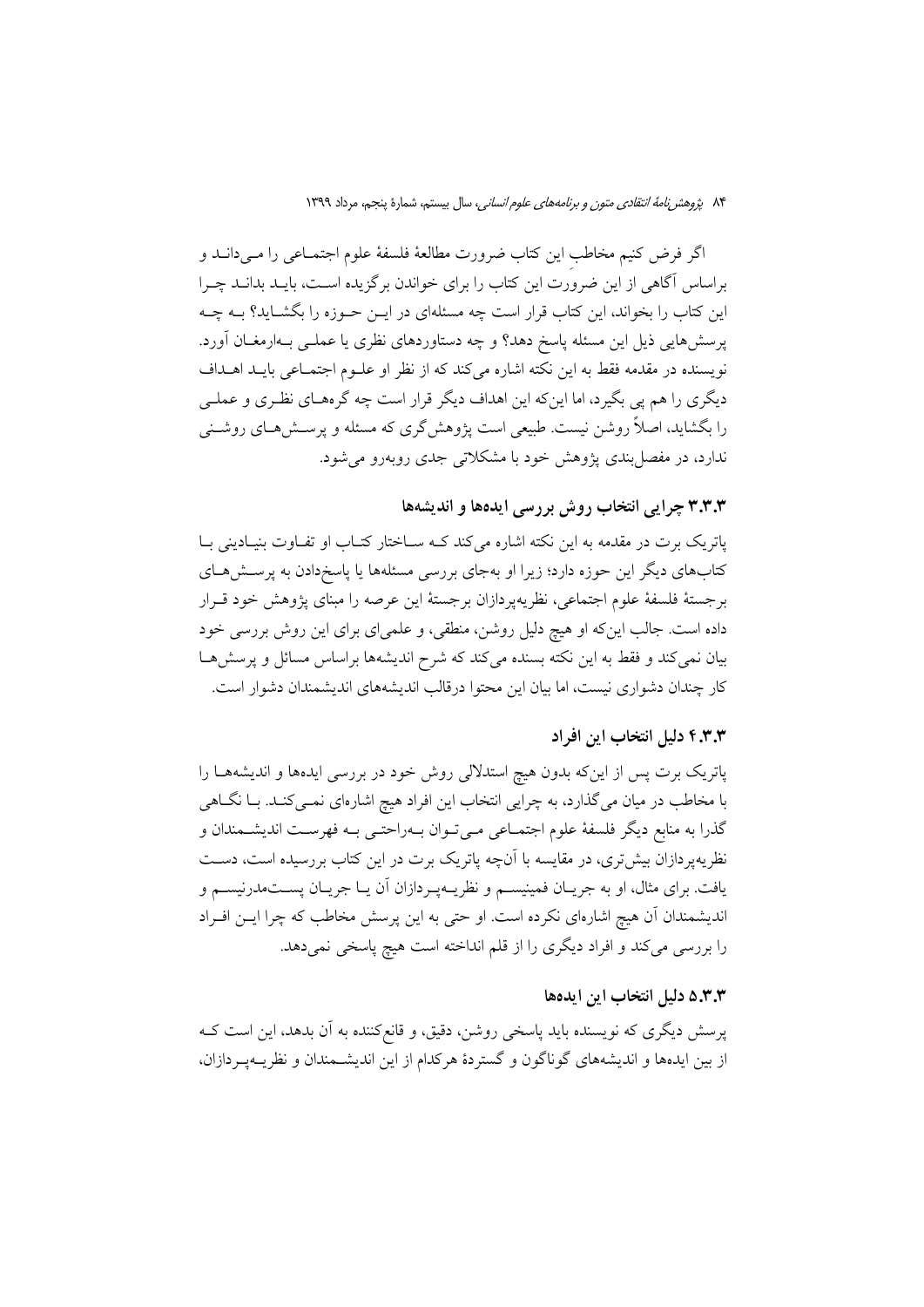نقد کتاب *فلسفة علوم اجتماعي؛ بەسوى پراگماتيسم* (مهدى حسين;زاده يزدى و سيدمحسن ملاباشي) ۸۵

چرا نویسنده این ایدهها را برگزیده است. پاتریک برت برای این پرسش نیز هیچ پاسـخی در مقدمهٔ کتاب یا مقدمهٔ فصل۱ها بیان نمیکند. البتــه بیــان ایــن نقــد ضــرورتاً بــهمعنــای اشــتباه نویسنده در برگزیدن ایدهها و اندیشههای موجود نیست. شـاید آنچـه او برگزیـده اسـت، دقیقترین مطالب باشد، اما چرایی و دقت این انتخاب برای مخاطب روشن نیست.

# ۶.۳.۳ شرح کامل ایدهٔ اصلی کتاب در مقدمه

نکتهٔ عجیب دربارهٔ مقدمهٔ این کتاب اینکه مسئله، پرسش، ضرورت پژوهش، و دلیل برخــی از تصمیمهای نویسنده در کتاب در آن نیست و برخی از نکتههای غیرضـروری در آن دیــده می شود. نویسنده در چکیدهٔ نسبتاً مفصلی، که بـرای هرکـدام از فصــل هــا در مقدمــه نوشــته است، تقریباً ایدهٔ اصلی خود در هر فصل را در همان گام نخست با مخاطب درمیان گذاشته است، تاحديكه موقع خواندن هر فصل مخاطب احساس مي كند پيش از اين ايـدۀ اصـلي و ناب نویسنده را خوانده است. منطق بیان معرفی فصــلهــا در مقدمــهٔ کتــاب ایــن اســت کــه نویسنده پرسشهای اساسی، که در هر فصل به آنها پاسخ میدهد، برمیشمرد تـا تصـویری کلی از کل کتاب پیش چشم مخاطب ترسیم کند و او بداند درادامه بـا خوانــدن ایــن کتــاب مي تواند ياسخ چه پرسشهـايي را بيابـد، امــا ياتريــک بــرت دقيقــاً بــرعکس عمــل کــرده و بهصورت فشرده تمام فصلها را در مقدمه آورده است.

### ۴.۳ فصا بندی کتاب

پس از بررسی مقدمهٔ کتاب و واردشدن به متن اصلی، مشکلی عجیب توجـه مخاطـب را به خود جلب مي كند. پس از پايان مقدمه و ورود به متن اصلي كتـاب هـيچ عنـوان كلـي، مثل فصل یا گفتار یا بخش، بهچشم نمی خورد؛ بلکه فقط اسم اندیشمندانی دیده می شــود که پیش از اسم هرکدام از آنها عنوان مقدمه آمده است و از اسم آنها تـا عنـوان ارزیــابی چند عنوان فاصله است. بدیهی است که محتوای هر کتـاب علمـی بایـد در چنـد فصـل تقسیم شود و اگر تعداد فصلها زیاد باشد یا به هر دلیلی لازم باشــد چنــد فصــلی متمــایز شوند، میتوان کتاب را به بخشهای گوناگون تقسیم کرد که هرکدام حـاوی چنـد فصـل باشد. اما در نسخهٔ ترجمهشدهٔ این کتاب هیچ اثری از فصل و بخش یا گفتار نیست. حتـی شمارهگذاری هم ندارد و یگانه راه نقل کردن نکتهای از آن ذکر شمارهٔ صفحه است و ایــن وضعیت کار ما را در نقد کتاب دشوار کرده است و ما بهناچار هر قسمت دربـارهٔ یکـی از نظر يهير دازان را فصل مي ناميم.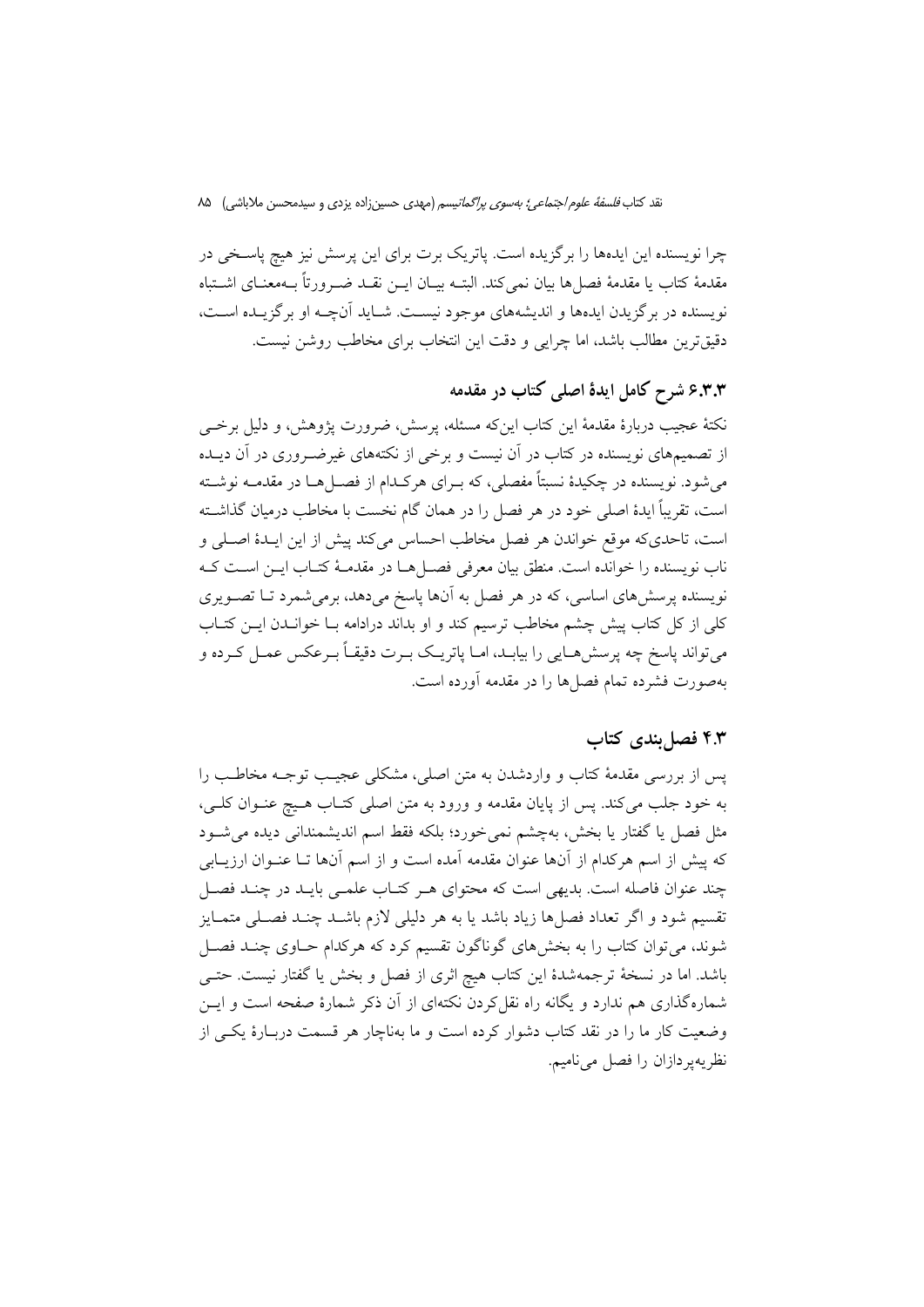## ۵.۳ محتوای مقدمهها و ارزیابیهای هر فصل

هر فصل به مقدمه و نتیجهگیری نیاز دارد، اما این اصل دربارهٔ پژوهشی صـادق اسـت کــه از ابتدا مسئله و پرسش روشنی داشته باشد و هرکدام از فصلها بهشکلی راه دستیافتن بـه یاسخ پرسش اصلی یا پرسشهای فرعی پژوهش را هموار کند. در پژوهشی که هـیچ مسـئله و پرسش مشخصی ندارد، مقدمه و ارزیابی هر فصل هم جایگاه و کارکرد مشخصــی نــدارد. یاتریک برت در مقدمهٔ هریک از فصلها بدون اینکه به جایگـاه و ضـرورت ایــن فصــل در ساختار کلی کتاب اشاره کند و پرسشهایی را که قصد دارد در ایــن فصــل بــه آنهــا پاســخ دهد با مخاطب در میان بگذارد، وارد ایدهها و اندیشههای اندیشمند مـدنظر مـی شـود. بـرای مثال، در مقدمهٔ «ابطال گرایی کارل پوپر» بدون هیچ اشارهای به چرایــی طــرح ایــن عنــوان در كتاب و هدف و پرسش اصلي در ايـن عنـوان ايـن نكتـههـا را شـرح مـي دهـد: ويژگـي منحصر به فرد ابطال گرايي، چرايـي پـرداختن پـوير بــه ذات علــم و تــاريخ علــوم طبيعــي در طبیعت گرایـی|ش، نقـد اساسـی پــوپر بــه مــارک و فرویــد و اَدلــر، جایگــاه و تأثیرگــذاری ابطال گرایی پوپر، سازگاری فلسفهٔ پوپر با مسائل فکری و سیاسی روز و مشروعیت بخشـیدن به آنها، علایق، رویکردها، و تغییر و تحولات فکری پــوپر و بازتــاب آنهــا در آثــارش. امــا فقدان مسئله و پرسش در کل کتاب و در هر فصـل در قســمت ارزیــابی فصــلهــا بــیش5ــر بهچشم می آید. نویسنده که چکیدهٔ مفصل هر فصل را در مقدمهٔ کتاب ذکر کرده اسـت و در مقدمهٔ فصل هم هیچ پرسش روشن و مشخصی را بیان نمیکند، در ارزیابی هـر فصـل هـم هدف مشخصی را پی نمی گیرد و نکتههای دیگری دربارهٔ اندیشمند مدنظر بیـان مـی کنــد و بر ابهام و سردرگمی مخاطب می|فزاید. برای مثال، می توان به ارزیابی فصل «طبیعـتگرایــی امیل دورکیم» اشاره کرد که محتوای فصل را بدون پاسخگفتن به هیچ پرسشی یا بـدون بیـان راهکاری برای مسئلهای نظری و مشخص ٔادامه می دهد.

### ۶.۳ متن پشت جلد

هر اثر پژوهشی که قرار است در بازار عرضه شود، فرایندی طولانی را پشتسر می گـذارد و أخرين مرحلهٔ اين فرايند و شايد هدف اصلي و نهـايي كـل ايـن فراينـد رسـيدن بـه دسـت مخاطب و خواندهشدن باشد. طبیعی است کالایی که در بازار عرضه مـی شـود، حتـی اثـری يژوهشي، بايد امكانهايي براي مخاطب فراهم أورد تا أن را انتخاب كند. در ايــنجــا دربــارهٔ جذابيت، تبليغ، و… سخن نمي گوييم، بلكه دربارهٔ أگاهي بخشي به مخاطب بحـث مـي كنـيم.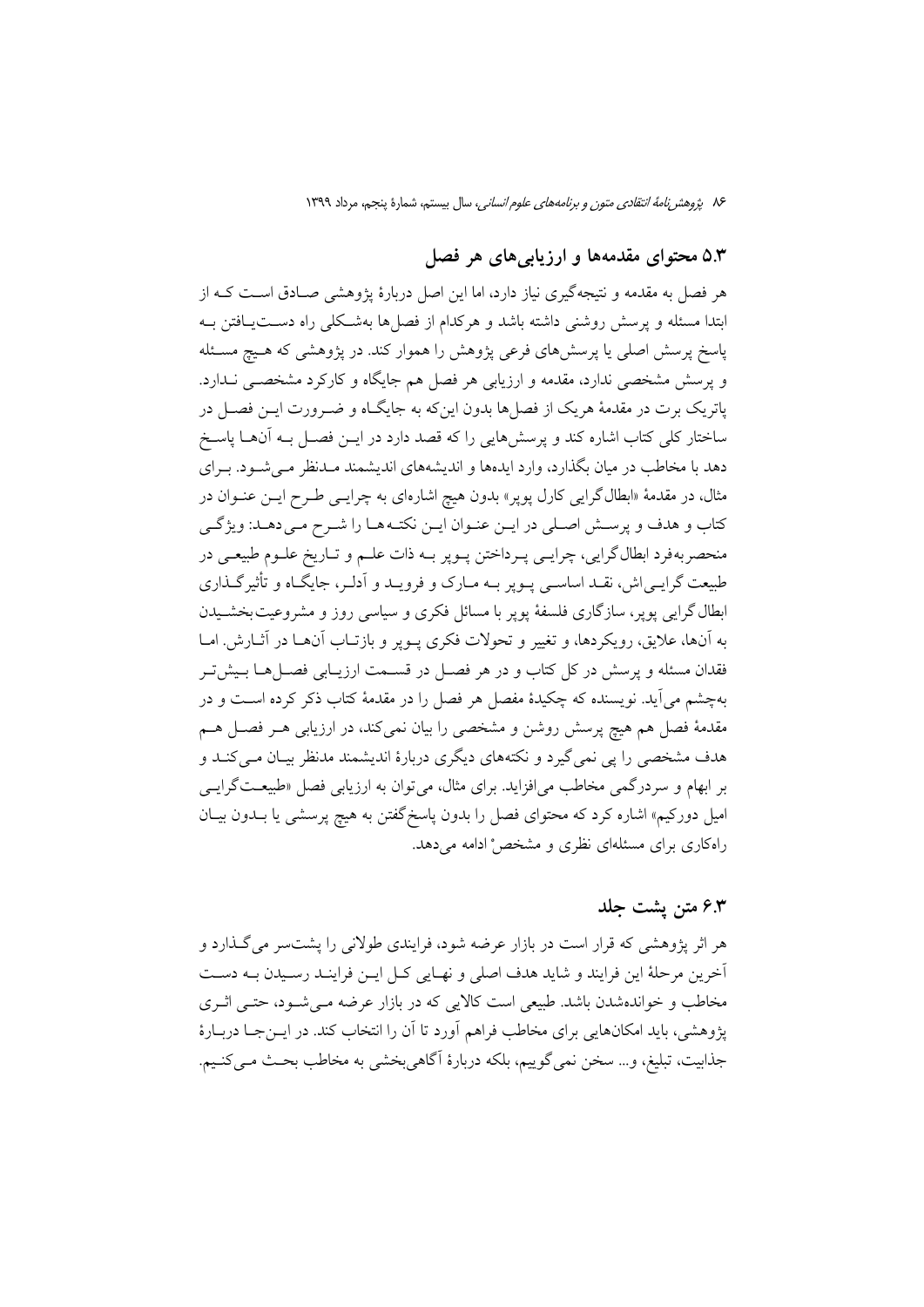عرضه کنندهٔ هر کتابی در بازار باید به مخاطب خود شناختی درست و دقیق از این محصـول علمی و فرهنگی بدهد تا او بتواند بهدرستی انتخاب کند. هدف از نوشتن مـتن یشـت جلـد در کتاب چیزی جز این نیست. متن پشت جلد باید دربردارندهٔ اشارهای کوتاه بـه مسـئله و پرسش اصلی باشد و رویکرد کتـاب در حـل ایــن مسـئله و پاسـخدادن بــه ایــن پرســش را مشخص کند و البته از آشکارکردن ایده یا ایدههای اصلی کتاب بهشدت بیرهیزد. متن پشـت جلد کتاب یعنی *فلسفهٔ علوم اجتماعی؛ بهسوی پراگماتیسم* تا حد زیادی ایــن ویژگــی هــا را دارد؛ زیرا باوجوداینکه مسئله و پرسش روشنی در کتاب مطرح نکرده است، با بیان اهــداف کتاب، به دور از مطرحکردن ایدههای اصلی کتاب با یـک نگــاه شــناخت درســت، دقیــق، و فشردهای به مخاطب میدهد و او را در انتخاب کتاب یاری می کند.

## ۷.۳ طرح جلد و صفحهآرایی

طرح جلد از ویژگی های مهم هر کتاب است، زیرا افزونبراین که کارکرد برانگیزاننـدگی دارد و مخاطب را به خرید کتاب ترغیب میکند، باید ارتباط موثقی با محتوای کتاب داشته باشـد. البتـه اهميـت طـرح جلـد در كتـابهـاي علمـي و تخصصـي بـهدليـل محتـوا و مخاطـب تخصصي شان كمتر است، زيرا مخاطب بـيش تـر بــا خوانــدن مــتن يشــت جلــد، مقدمــه، و فهرست مطالب تصمیم میگیرد و طرح جلد تأثیر کمتری در انتخاب او دارد. کتــاب *فلســفهٔ* عل*وم اجتماعی؛ بهسوی پراگماتیسم طرح جلد ویژهای ندارد و مخاطب را جذب نمی کنـد و* گویا ارتباط معنایی چندانی بین این طرح و محتوای کتاب برقرار نیسـت. طـراح هــم از قلــم جذاب و چشمگیری روی جلد استفاده نکرده است.

در کتابهای علمی و تخصصی بـهدلیـل حجـم زیـاد مـتن و تمرکـز زیـاد خواننـده در خواندن مطالب و فهمیدن محتـوای اثـر، صـفحهآرایـی در مقایســه بـا طـرح جلـد اهمیـت بیش تری دارد. افزونبر اصول زیبایی شناسی در صفحهآراییْ انـدازه، نــوع قلــم مــتن، فاصــلهٔ خطوط، و حاشيهٔ صفحه بسيار مهم است. قلم نوشته بايــد خــوشخــوان باشــد و كــمتــرين بدخوانی درحین خواندن ایجاد نکند و اندازهٔ قلم نباید چنان بـزرگ باشــد کــه بــی دلیــل بــر حجم کتاب بیفزاید و کتاب را سنگین و دسـتگـرفتن و خوانــدن آن را دشــوار کنــد و نــه آنقدر کوچک باشد که دیدن و خواندن آن را برای خواننده سخت کند. فاصلهٔ کـم خطـوط باعث اشتباهخوانی می شود و نبود حاشیهٔ کافی در صفحه خوانندهٔ مـتـن تخصصــ و یُرنکتــه را برای نوشتن هر گونه یادداشت در تنگنا قرار می دهد. بی گمان، صفحهآرایـی کتـاب *فلسـفهٔ*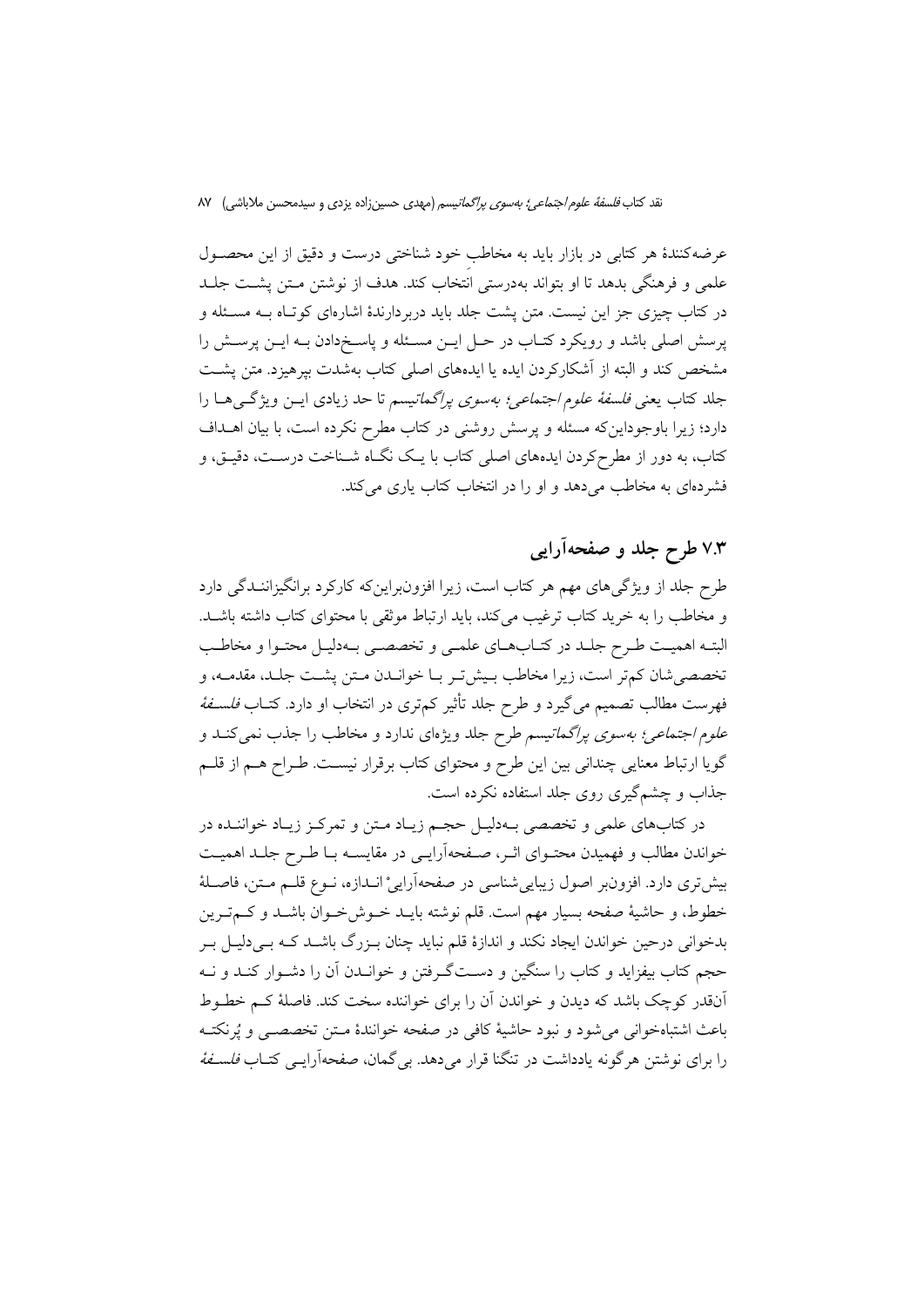علوم اجتما*عي؛ بهسوى پراگماتيسم* نمرهٔ قبـولى مـى گيـرد، زيـرا افـزونبـر رعايـت اصـول زیبایی شناسی صفحهآرایی، مثل تورفتگی درست، بهاندازه و بهجـای مــتن، فقــدان تــورفتگی عنوانها و بندهاي زيرعنوان، نوع قلم و اندازه و فاصلهٔ خـطهـا و حاشـيهٔ مـتن بـهانــدازه و بهمعیار است و ظاهر متن هیچ مزاحمتی برای خواننده ایجاد نمی کند و مانع ارتباط او با متن و محتوا نمي شود.

### **٤. نقد وبرایشی**

ویرایش را می توان به سه دستهٔ اصلی تقسیم کـرد: ویـرایش محتـوایی، ویـرایش زبـانی، و ویرایش صوری. ویرایش محتوایی همان داوری علمی است و در این مقاله ذیل عنوان «نقـد محتوایی» جای میگیرد. ویرایش زبانی دغدغهدار زبان متن است و موضوعاتی هـمچـون ساختارهای نادرست واژهها، رعایـتنکـردن دسـتور زبـان، کژتـابی، ایـراد منطقـی، و انـواع گرتهبرداریها را بررسی میکند. ویرایش صوری ظاهر متن را پیراسته مـیکنـد و غلـطهـای املايي، فاصله گـذاري، درج علائــم ســجاوندي، عددنويســي، ارجــاع، و… را از ظــاهر مــتن میزداید. بهطور خلاصه، در ویرایش صوری و زبانی هر متنی ویراستار درپی تسـهیل انتقـال دقیق و سریع معنای مدنظر نویسنده به مخاطب متن است. طبیعی است برای دست یافتن بـه این هدف باید از هردو ویرایش صوری و زبانی کمک گیـرد و تمـام موانـع ایــن فراینــد را تاحدامکان از مبان بر دارد.

در اینجا و در نقد ویرایش<sub>ی</sub> کتاب *فلسفهٔ علوم اجتماعی؛ بهسوی پراگماتیس*م هــر دو بُعد صوری و زبانی متن کتاب مدنظر است. در بررسی و نقد ویرایشــی ایــن کتــاب بایــد گفت که متن کتاب روان و خواندنی است و مخاطب در بیش تر جملههـا و بنـدهای مـتن بهراحتی، بهسرعت، و با یکبار خواندن متن می تواند معنـای مـدنظر نویسـنده را دریابـد. همچنین، مترجم بهخوبی اصطلاحها و واژههای تخصصبی مـتن را معـادل(نویســی کـرده است و مخاطب بهراحتی درمی یابد مترجم چه معادلهایی برای واژههای تخصصـی مـتن بر گزیده است. افـزون بـراین، بــهجـز تعــداد انگشــتشــماری غلــط حـروف چینــی، مثــل «جامعهش،ناسبي» در خط سوم صفحهٔ ٤٧ یا «ادارکات» در خط ششــم صــفحهٔ ١١٩، مــتن بسیار کم،غلط و خواناست.

در نقد زبانی متن کتاب دو نکته بسیار حائز اهمیت است که بهشدت در انتقال معنا تــأثیر دارد: ۱. بندهای طولانی و ۲. عنوانهای طولانی. براساس اصـول بندنویسـی، هـر بنـد بایـد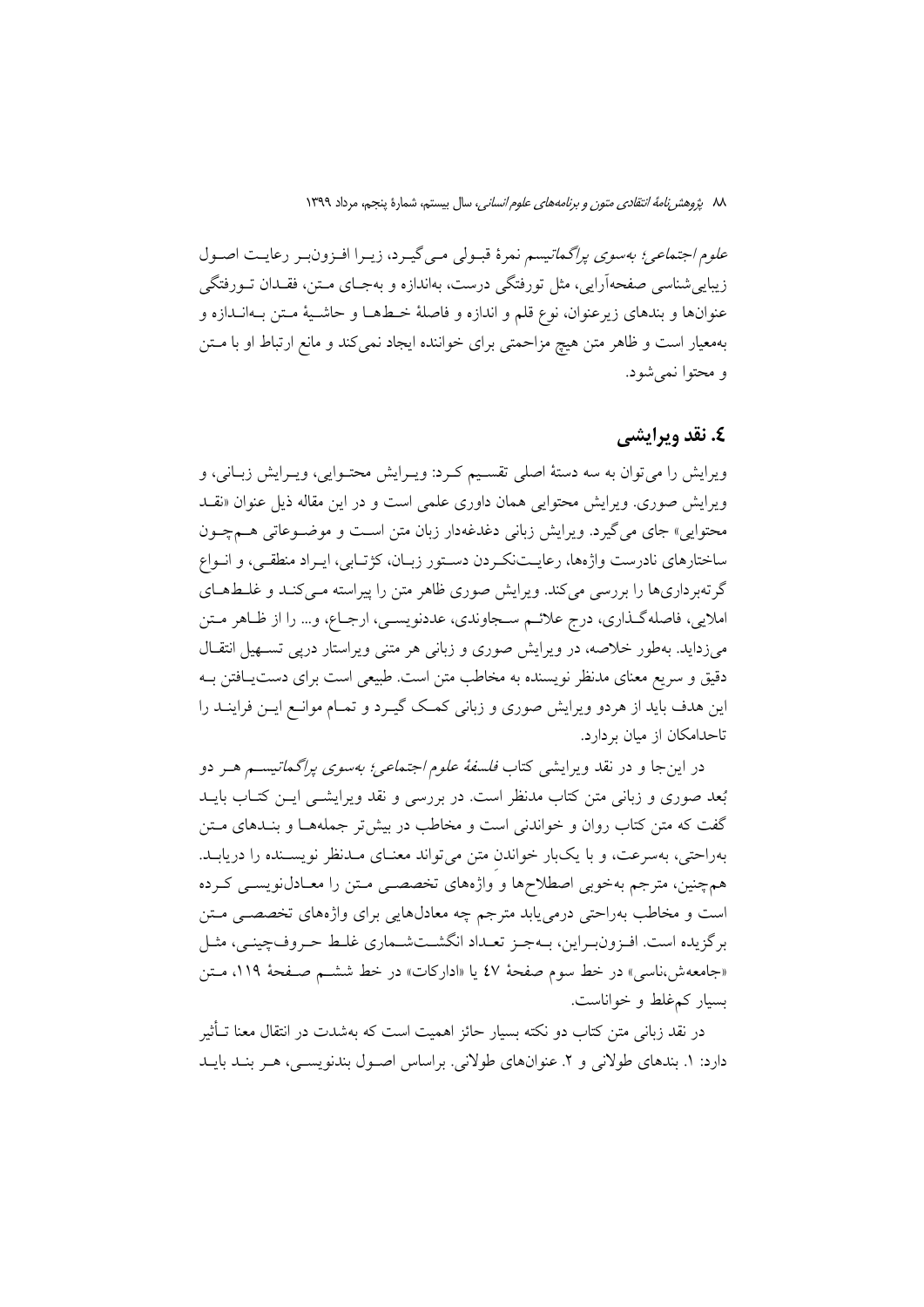حداکثر ١٥٠ کلمه باشد (سلطاني ١٣٩٦: ٩) و يک ايدهٔ اصلي و محوري را دربـر گيــرد و در ادامهٔ بند به شکل های گوناگون، همچون استدلال یا مثالآوری، ایدهٔ اصلی را بـرای مخاطـب واضح و پذیرفتنی کند. متأسفانه، بندهای بسیاری در متن بیش از ۲۵۰ کلمه است و بهشــدت فهمیدن معنای مدنظر نویسنده را دشوار می کند.

افزون بر طولاني بودن حجم بندها، طولاني بودن هركدام از عنوانهــا نيــز مخاطــب را آزار می دهد. بهبیاندیگر، نویسنده بهاندازهٔ کافی با عنوانهای گوناگون متن را متمایز نکرده است و مخاطب بارها طی خواندن کتاب با عنوانهایی هشت صفحهای و بیش تر مواجه مـی شـود. طبیعی است، وقتی عنوانها تا این حد طولانیاند، مخاطب نمی توانـد خـود را در مـتن پیـدا کند و جایگاه آنچه می خواند دریابد و در متن سردرگرم می شود و نـاگزیر اسـت مـدام بـه عقب بازگردد تا عنوان متن و چراپی بیان این نکات را بفهمد. مثالهایی از بنـدهای طـولانی را مسی تسوان در صنفحات ۳۰، ۳۳، ۳۵، ۳۷، ۳۹، ۴۲، ٤٤، ۶۹، ۵۱، ۸۲، ۵۸، ۹۰، و ۹۲ مشاهده کرد. همچنین، نمونههایی از عنوانهای طولانی در صـفحههـای ۳٤، ۳٪، ۷۳، ۷۹، و ۱۸۷ بهچشم می خورد. طبیعی است هـر دو مشـکل بـه مـتن اصـلی مربـوط مـی شـود، امـا دستکم مترجم می توانست در ترجمه بندهای طولانی را بهدرستی بشکند و به روانـی مــتن و سرعت انتقال معنا بيفزايد.

باوجود اين مشكلات، متن ترجمهٔ فارسي كتاب نمرهٔ قبولي مي گيـرد و هرگـز مخاطـب برای فهمیدن آن با مشکلات جدی روبهرو نیست. مهـمتـرایــنکـه متـرجم و ویراسـتار اثـر بهخوبی توانستهاند درحد متنی علمی و تخصصی زبان نوشته را به فارسی نزدیک کننــد و از دام انواع گرتهبرداریها بگریزند و بی گمان یکی از دلایـل اصـلی روانـی مـتن همـین دقـت زبانی در ترجمه است.

### ٥. نقد محتوایی

در اینجا پیش از نقد محتوایی ادعای اصلی پاتریک برت در ایــن کتــاب، نگــاهی گــذرا بــه فصل های ششم و هفتم کتاب لازم بهنظر می رسد؛ زیرا نویسنده مدعای اصلی خـود را در آن مطرح کرده است. پاتریک برت فصل ششم را به بیان دیدگاه ریچارد رورتی اختصـاص داده است. او دغدغهٔ پراگماتیسم آمریکایی را دارد که مدتهاست در حلقههای فلسـفی جایگـاه خود را از دست داده است. از نظر برت، رورتی پراگماتیسم آمریکایی را احیـا کـرد. رورتـی استدلال مرکند: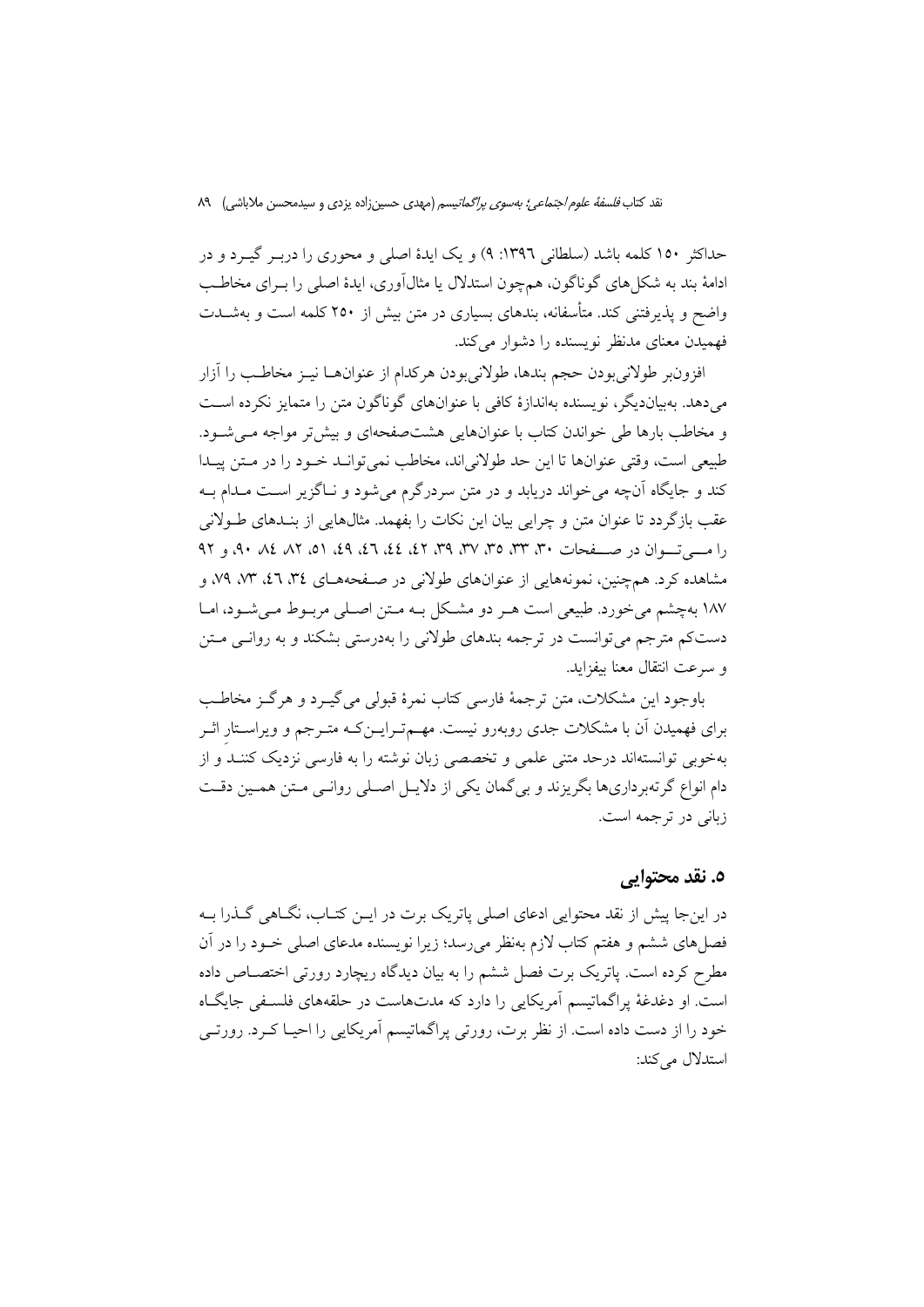باید تمام اَشکال استعلایی تحقیق را، که مدعی ارائهٔ بنیانهـای فرازمـانی بـرای دعــاوی شناختی، اخلاقی، و مرتبط با دانش هستند، رها کنیم. بیرون از تـاریخ ایسـتادن سـودایی است محال... (بوت ١٣٩٧: ٢١٧).

رورتی مانند جیمز و دیویی بر این باور است که اگـر بحـثهــای فلســفی یــی|مــدهای ملموس نداشته باشند، باید رها شوند. بر این اساس، دیگر بهدنبال بنیانهـای فرازمـانی بـرای دانش نیستیم. بهعبارتی، معرفتشناسی که در قله می!یستد، بهزیر کشـیده مـی شـود. بـا ایــن نگاه بود که وی «پایان فلسفه» را اعلام کرد (همان: ۲۱۹). معیار ارزش داشتن یک بحث آن است که اتخاذ یک موضوع یا نقیض آن تفاوتی در عمل ایجاد میکند یا نـه. اگـر نمـیکنـد، بايد آن بحث را رها كرد (همان: ٢٢٣).

یکی از اندیشههای بنیادین رورتبی تقابـل وی بــا «نظریــهٔ نظــارهگرانــهٔ دانــش» (spectator theory of knowledge) است. براساس این نظریه، دانش عمـدتاً و شـاید منحصـراً بهدنبال بازنمایی تاحدامکان ذات جهان بیرونی است. درمقابل، رورتی دانش را بهمثابهٔ نــوعی کنش می نگرد. وی تحت تأثیر نظریهٔ تکاملی داروین دانش را شیوهای برای «برآمدن از عهـدهٔ نبازهای زندگی» مے داند (همان).

رورتی با تأثیر از کوهن بر این باور است که روش وحدتبخش یگانـهای وجـود نـدارد كه علم را از غير أن جدا كند. بر اين اساس، اين پرسش ضرورت و فايدهٔ خــود را از دسـت می دهد؛ آیـا دانشـمندان علـوم اجتمـاعی روش هـای درسـت و علمـی بـهکـار مـی گیرنـد (بوت ١٣٩٧: ٢٢٩)؟ رورتي به تفصيل كشمكش ميان طبيعت گرايسي و ضـلـطبيعت گرايسي يـا بهءجارتي مناقشــهٔ روش را بــه بحــث مــي گــذارد (همــان). طبيعــتگرايــان درمقابــل ضدطبیعتگرایان بر یکسانی روش علوم اجتماعی و علوم طبیعی تأکید میکنند. رورتــی بــا هر دو طرف بحث مخالف است، زیرا اساســاً بحـث دربــارهٔ روش نیســت. بحــث روش در جایی مطرح است که هدف مشترکی درمیان باشد که در اینجا چنین هدف مشترکی وجـود ندارد. اگر هدف کنترل و پیش بینی باشد، رهیافت طبیعتگرایانــه و اگــر فردیــت هــر انســان مدنظر است، ضدطبیعتگرایی چنین هدفی را محقق میکند. بنابراین، بحث درایــن بــاره، کــه تبيين مناسبتر است يا فهم، بدون مشخص بودن هدف اشتباه است (برت ١٣٩٧: ٢٣٠-٢٣١).

فلسفهٔ پراگماتیستی در نحوهٔ ظهور و توسعهٔ علوم اجتماعی در قـرن بیسـتم، بـهویـژه در آمريكا، نقش بهسزايي ايفا كرده است؛ اما فيلسـوفان علـوم اجتمـاعي جـز در مـوارد انــدكي اغلب پراگماتیسم را نادیده می گیرند یا رویکرد خصمانهای به آن دارند. در فصـل آخـر ایــن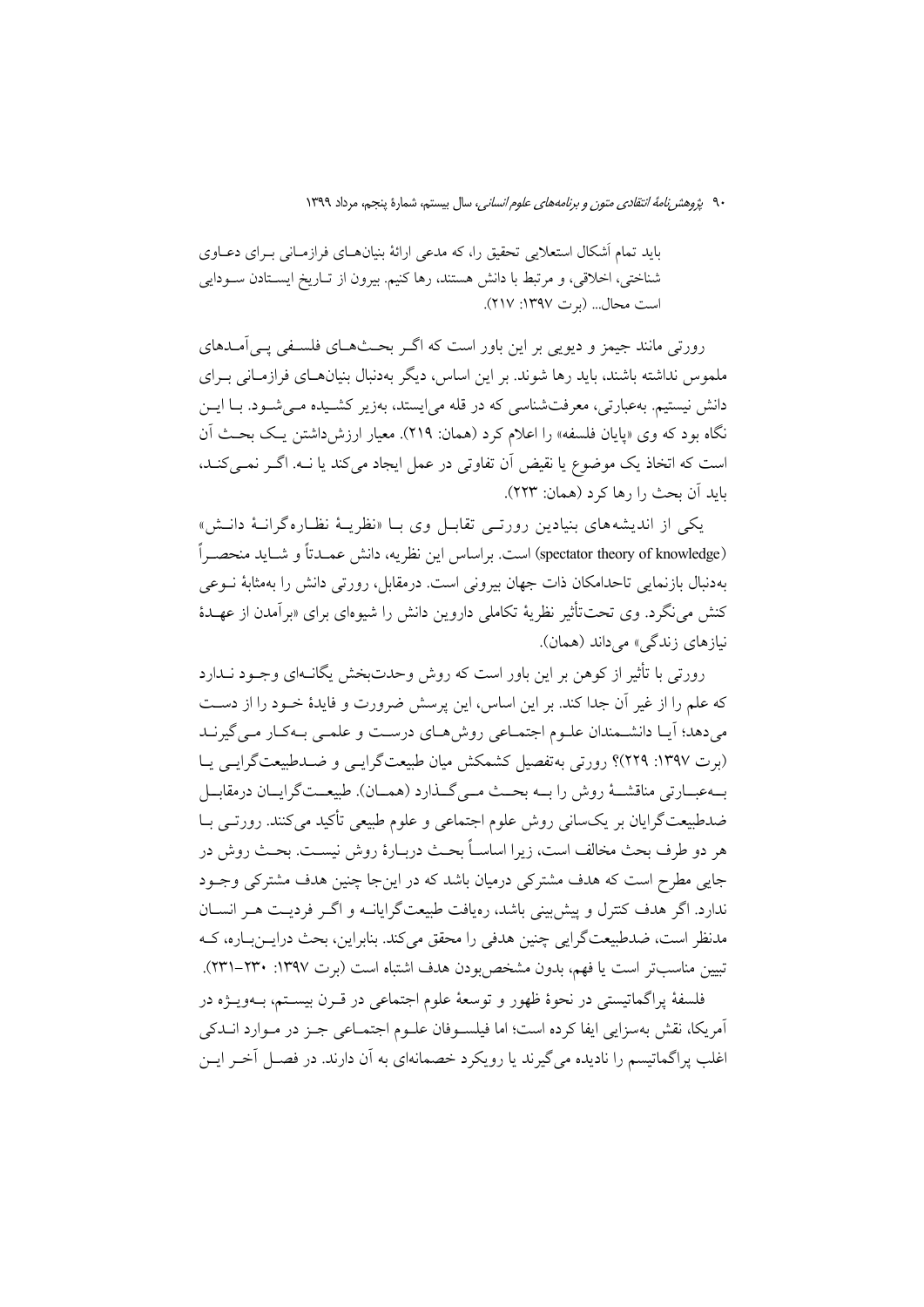کتاب، برت درپی نشاندادن دستاوردهای نوپراگماتیسم، بـهویــژه آثــار رورتــی و برنشــتاین، برای فلسفهٔ علوم اجتماعی است. البته برت، بهتعبیر خودش، از نوپراگماتیسم مشق نمی کنـد، بلکه از آن الهام مـي گيـرد. بــهعبـارتي، جــانهايــهٔ بحــثهــاي او كــاملاً بــا نظرگـاه فلســفي نوپراگماتيسم هم سوست (همان: ٢٥٠).

پاتریک برت دراینباره شش ایدهٔ اصلی مطرح میکند:

١. ويژگي علم تكثر روش شناختي است. اين ديدگاه درمقابـل خوانشــي از بنيـانگرايــي قرار می گیرد که بهدنبال کشف ذات واحد یا منطق واحد برای علم است. حلقهٔ وین بهدنبـال وحدت هستي شـناختي و روش شـناختي در علـم كنـار هـم بـود. بعـدها ابطـال گرايـان و رئالیستهای انتقادی فقط وحدت روش شناختی را جستوجو مبی کردنـد، امـا ایــن هــدف بهشدت مناقشهبرانگیز است. حتی امروزه پیداکردن وجه اشتراک برای توجیه وحـدت روش میانرشتههای مختلف علـوم طبیعـی دشـوار اسـت (همـان: ۲۵۰–۲۵٤). اکنـون «روزبــهروز آشکارتر می شود که کسان<sub>ی</sub> که به روش شناسی یکپارچه باور دارند، اشتباهاً درحـال تعمـیم رویههای قابل کاربرد در یک خردهرشته (عمدتاً فیزیک) به سایر علوم هستند» (همــان: ۲٥۲) و «شواهد تجربی نشان میدهد که حتی میان رشتههــا نیــز ضــرورتاً روش واحــدی در کــار نیست» (همان: ٢٥٥). دلیل دیگر بر این ادعا را می توان در «برنامهٔ قوی جامعهشناســی علــم» أثار برونو لاتور و دیدگاه تامس کوهن و پل فایرابند جستوجو کرد.

۲. در علوم اجتماعی با پلورالیسم روش شناختی روبهروییم. در فـرض ایــنِ کــه در علــوم طبيعي منطق واحدى حاكم است، استنتاج رەنمودهاى روششناختى براى پژوهش اجتمـاعى با مشکل روبهروست و دلایل آن عبارتاند از ۱. اهداف شناختی متفاوت از علوم طبیعـی را مبي تبوان بيراي عليوم اجتمياعي در نظير گرفت: نقيد جامعيه، فهيم، و فهيم خويشتن؛ ۲. همانطورکه در ایدهٔ قبل دانستیم، واحدبودن روش در همهٔ شاخههای علوم طبیعـی خــود محل اِشکال است؛ ۳. ایــن ادعــا مطـرح اســت کــه وحــدت روش در علــوم اجتمــاعي نيــز مناقشهبرانگیز است. برای مثال، از حیث روشی، جمعیتشناسی در مقایســه بــا زبــانشناســی تشابه بیش تری با برخی از رشتههای علوم طبیعی دارد تا علوم اجتماعی (همان: ٢٥٥–٢٥٧).

۳. نظریهٔ نظارهگرانهٔ دانش را نمی تـوان بـرای علـوم اجتمـاعی مناسـب دانسـت. برخـی اندیشمندان، مانند گیدنز و بسکار، درراستای رد برداشت ابزارگرایانه از علم بــر ایــن باورنــد كه يژوهش اجتماعي قلمرو اجتماعي را بهتصوير مي كشد. درواقع، گيــدنز جامعــهشناســان را نقشهبردارانی در نظر می گیرد که بهدنبال تصویر نقشهٔ اجتماعی به دقیــقتــرین و جــامعتــرین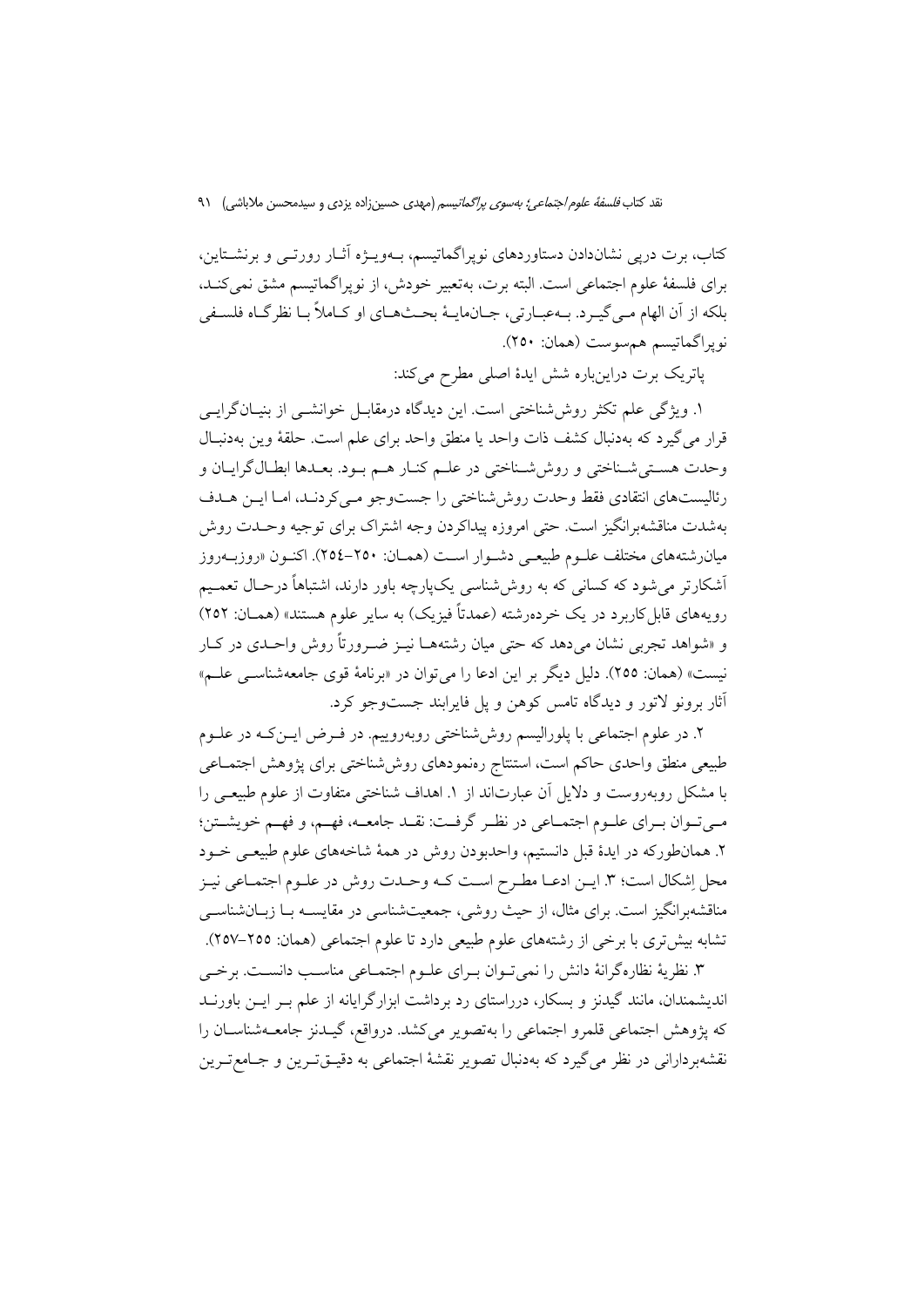شکل ممکناند. ازاین رو، این دو اندیشمند برخلاف ابزارگرایان، کـه داشـتن پـیش بینـی را از ضروریات علم میدانند، اهمیت این معیار را بهحاشیه میرانند. برت نظریههـای نظـارهگرانــه را متقاعدكننده نمي داند (همان: ٢٥٧–٢٥٩).

٤. درواقع، يژوهش اجتمــاعي نــوعي گفــتوگوســت. ايــن ايــده درمقابــل خوانشــي از بنیانگرایی قرار می گیرد که وظیفهٔ خود را «اَشکارکرد بنیـانهـای نـامتغیر یـک چهـارچوب جامع يا علم امر اجتماعي» مي داند. اين بنيانگرايي خود را در رئاليسم انتقادي، كـاركردگرايي يارسونز، ساخت يابي گيدنز، نظريههاي سيستم لومـان، نظريــهٔ ارتبــاطي هابرمــاس، و نظريــهٔ کنش عقلانی ظاهر میکند. با نگاهی پراگماتیستی این پرسـش مطـرح مـیشـود کـه جامعـهٔ پژوهش گران اجتماعی چه دستاوردی از پروژههای بنیانگرا بهدست آوردهانـد. پاسـخ بــرت این است که این دستاورد بسیار ناچیز بوده است (همان: ٢٥٥).

٥. در نگاه برت «يکي از يي آمدهاي بنيــانگرايــي جــدايي نهــادي مکاتــب مختلــف و همچنین سنگربندی و تصلب روزافزون آنها بوده اسـت. ایــنِ کــه اعضــای اردوگــاهــای رقیب تمایلی به پذیرش و بهرسمیتشناختن موضع یکدیگ ِ ندارنـد […] بــهجــای ایــن وضعیت، فراروی از عصر بنیانگرایی را پیش نهاد میکنم تا تبادل آکادمیک بـدان چیـزی بدل شود که برنشتاین مواجههٔ گفتوگویی میخوانـد» (همـان: ۲٦۱). ازایـنرو، بـرت يراگماتيسم را مانع «مغالطة هستي شناختي» مي داند (همان: ٢٦٢). اين مغالطـه حـاوي ايـن فرض اشتباه است که برای حل وفصل مجادلات روششناختی ارجـاع بـه هسـتیشناسـی کافی است. برای مثال، گیدنز بر این باور است که هستی متفاوت امر اجتمـاعی و تفـاوت بنیادین اّن با قلمرو طبیعی ایجاب میکند که علــوم اجتمــاعی روش تفســیری متفــاوتی را ىرگزېند (همان: ٢٤٠).

٦. خودفهمی سناریوهای جدیدی را برای ما فراهم میآورد. ادعای اصلی برت در این کتاب این است که برخلاف بیش تر فیلسوفان علوم اجتماعی نباید در فلسفهٔ علوم اجتماعی تبیین جهان بیرون را یگانه هدف پژوهش اجتماعی قلمداد کرد. وی بهدنبال شیوههای جانشین برای تبیین است. وی استدلال می کند که فلسفهٔ علوم اجتماعی باید مسیر جدیدی را پیش گیرد و پرسشهای متفاوتی را درانـدازد. ازایــن٫و، وی امکــان نوعی علم اجتماعی جدیـد را شـرح مـیدهـد کـه بـه کسـب دانـش خودارجـاع (self- referential knowledge acquisition) معطـوف اســت. ايــن علــم اجتمــاعي بــر پیشفر ض۵ایی متمرکز می شود که عمیقاً در فرهنگ معاصر سیطره دارند و آنهــا را بررســی و نقد می کنند تا از این رهگذر امکان آگاهی از دیگر اَشکال زندگی را فـراهم آورنـد. آگــاهی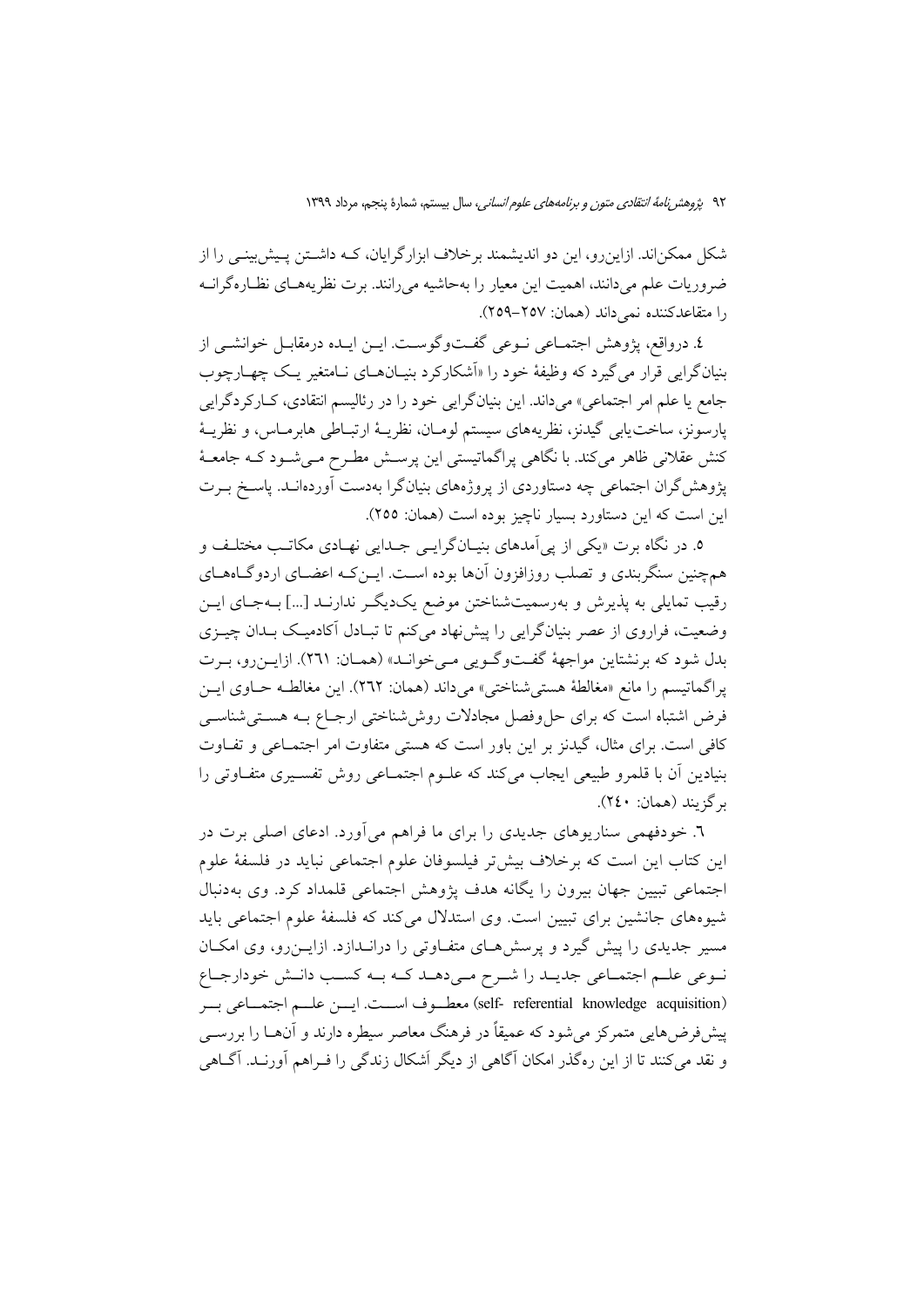نقد کتاب *فلسفهٔ علوم اجتماعی؛ بهسوی پراگماتیسم* (مهدی حسین;اده یزدی و سیدمحسن ملاباشی) ۹۳

از دیگر اَشکال زندگی امکانی برای صورتبندی جدید از خود و فرهنگمان ایجاد مـی کنــد. برت خود معترف است که آنچه می گوید به مفهوم «آگاهی متأثر از تــاریخ» گــادامر نزدیــک است (همان: ٢٤٣).

مشخصهٔ این آگاهی یک علاقه است، نه علاقه به اینکه در تـاریخ بـهمـاهو تـاریخ چـه اتفاقی رخ داده است؛ بل علاقه به اینکه چگونه گذشته ما را قادر می سازد کـه خودمـان را به شیوهای متفاوت بیان کنیم (همان).

ازاینرو، «دانش خودارجاع می کوشد تـا بـه صـورتبنـدی و بـهپرسـش گـرفتن همـان پیشفررضهایی بپردازد که در وهلهٔ اول امکان مواجهه بـا امـر متفـاوت را فـراهم مـیکنـد» (برت ۱۳۹۷: ۲۹۵). برت معتقد است در علوم اجتماعی رویارویی با دیگر اَشکال زنــدگی میتواند به سه گونه در خودشناسی افراد تأثیر بگذارد: ۱. مفهومپردازانه: این رویــارویی ایــن امکان را فراهم مـی]ورد کـه خودمـان، فرهنگمـان، و پیرامونمـان را از نــو صــورتبنــدي و مفهوم، دازی کنیم؛ ۲. رهایی بخشانه: با این رویارویی مبی تـوانیم برخـبی باورهـای ریشــهدار دربارهٔ فرهنگمان را به پرسش بکشیم؛ ۳. عنصر تخیلی: این رویارویی این اجازه را مـیدهــد که آمیزههای مختلفی را برای خود تصور کنیم، زیرا فاصلهگرفتن از فرهنگمـان جهـانهـای جدیدی را پیش روی ما می گشاید.

در نقد ادعای اصلی کتاب میتوان گفت نویسنده ازیکسو مدعی اسـت کـه یکـی از دو هدف اصلی اش در این کتاب «بسط رهیافتی جدید در فلسفهٔ علوم اجتماعی اسـت، رهیـافتی كه وامدار يراگماتيسم آمريكايي است» (همان: ١٦) و ازسوىديگر، خود معترف است:

مجموعهٔ روبهافزایشی از پژوهشها در علوم اجتماعی همراستا با ایــن خطــوط درحــال انجام است. برای ایضاح اسـتدلالم نمونـهٔ پژوهشـیای را از سـه رشـتهٔ متفـاوت ارائـه خواهم داد. یکی از آنها برگرفته از انسانشناسـی فرهنگـی اسـت، دیگـری بـه حــوزهٔ تبارشناسی تعلق دارد و آخری به حوزهٔ تاریخ (و جامعهشناسی تاریخی). ایــن نمونــههــا این امکان را به من میدهند تا کاربردهـای بیـنش پراگماتیسـتی خـود را نشـان دهـم و برخی دامهای نظری و روششاختی ممکـن آن و چگـونگی حلشـان را معرفـی کـنم (همان: ٢٦٦).

این دو مطلب در نگاه نخست متناقض بهنظر می رسد. البته شاید بتـوان آن را بــهگونــهای توجیه کرد. برای مثال، عبارت اول از «بسط» رهیافت جدید سخن می گویـد، یعنــی رهیــافتـی که هست و نویسنده قصد بسط آن را دارد.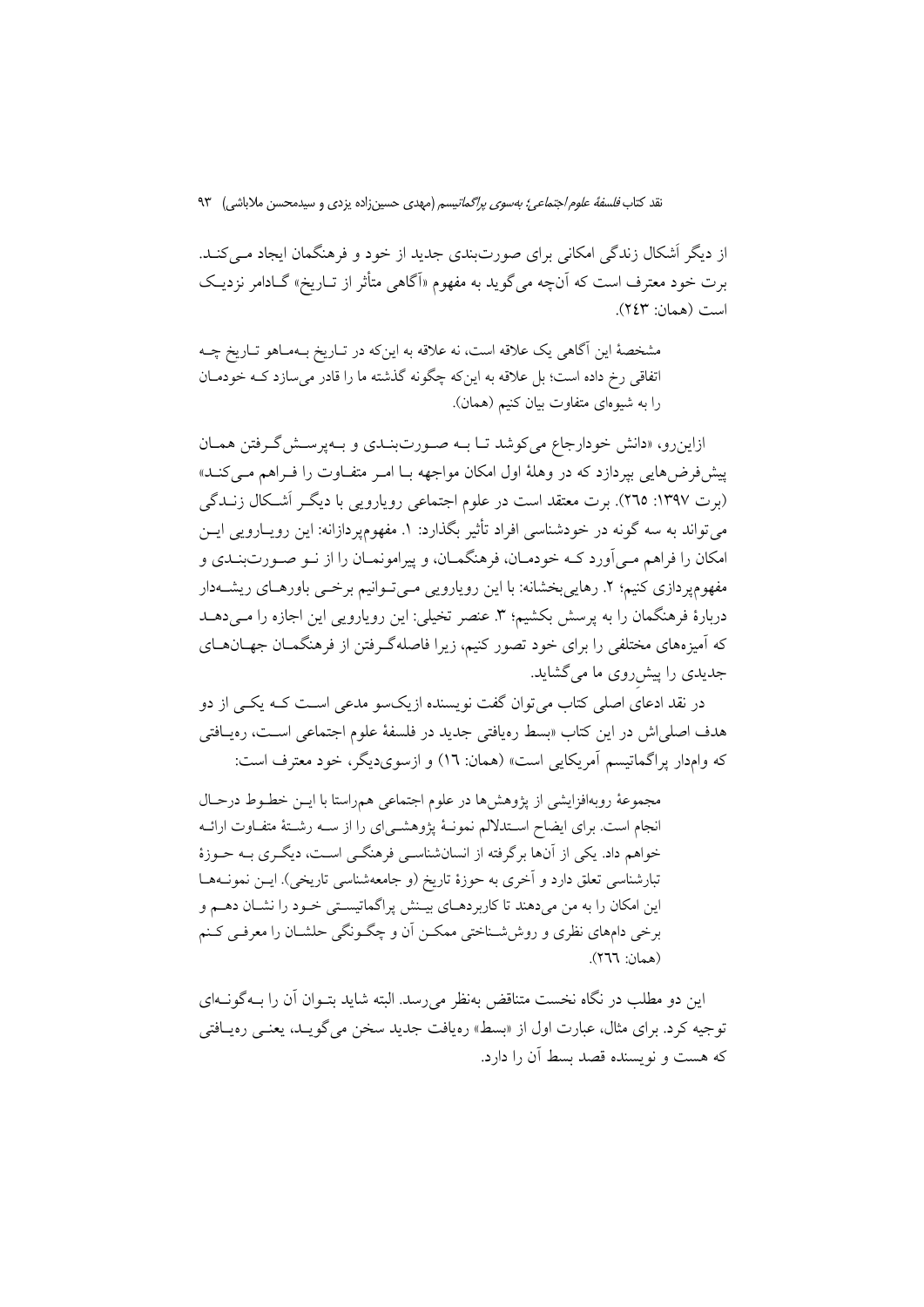مفهوم «وامدار» در عبارت اول مناسب نیست. بهویژه این کـه نویسـنده در انتهـای کتـاب اعتراف مي كند:

منظور این نیست که پراگماتیستها تنها کسانی هستند که به دیدگاههایی که من تـرویج میدهم، باور دارند؛ چراکه فیلسوفانی در سنت هرمنوتیکی ایدههـای مشـابهی را مطـرح کردهاند. چیزی که می خواهم بگویم این است کـه پراگماتیســم چهــارچوبی منســجم و گیرا برای بیان این ایدهها فراهم می کند (همان: ٢٥٠).

پس با طرح پراگماتیسم نمی توان انتظار رەیافت جدیدی داشت. یگانه نکتهٔ جدید طـرح پراگماتیسم بهمثابهٔ چهارچوب است. دراین صورت، این پرسش اساسی به ذهن میرسـد کـه باوجود دیدگاه اندیشمندانی مانند گادامر و مکاینتایر به طرح پراگماتیســم بــا هــر خوانشــی چه نیازی است و طرح پراگماتیسم قرار است چه خلئی را پُـر کنـد؟ هــمچنـین، بــا طنینــی پراگماتیستی میتوان پرسید که طرح پراگماتیسـم در فلسـفهٔ علـوم اجتمـاعی درعمـل چـه تفاوتي ايجاد مي كند؟

درنهایت، با مرور ایدههایی که نویسنده مطرح مـیکنـد، نکتـهای بـدیع و جـذاب در آن نمی توان یافت. این نکات را پیش از او، حتی شاید بهتر، دیگران بیان کـردهانـد. بـرای مثـال، دربارهٔ ایدهٔ اول این پرسش مهم مطرح است که اساســاً چــه مطلــب جدیــدی در آن وجــود دارد؟ این ایده ادعایی است که کوهن و فایرابنـد مفصـل و مســتدل آن را مطالعــه کــردهانــد. حداکثر ادعای نویسنده این است که استدلال جدیدی بـرای ایـن ادعـا فـراهم أورده اسـت. البته نویسنده خود به این پرسش واقف است. در ذیل ایدهٔ دوم سعی می کند تفاوت خــود بــا رهیافتهای هرمنوتیکی و تفسیری را روشن کند:

آن دسته از فلاسفهٔ علوم اجتماعی که گرایش هرمنوتیکی دارنـد نیـز بـا طبیعـتگرایـی مخالفاند. اما آنها در بهچالش کشیدن این فرض طبیعتگرایان که علوم طبیعی در یک روش واحد اشتراک دارند ناتواناند […]. نگرش پراگماتیستی که من از آن دفاع میکنم، در درجـهٔ اول امکـان معنـاداربودن يـک روش علمـي واحـد را زيرسـؤال مـيبـرد (همان: ٢٥٦–٢٥٧).

درواقع، این نکته فقط استدلال جدیدی علیه طبیعتگرایی است، نـه بحثـی متفــاوتی در اين زمينه.

ایدهٔ دوم نیز با همان مشکل ایدهٔ اول مواجه است. آیا ایدهٔ دوم چیــزی بـیش از مباحــث هابرماس است؟ ایدهٔ سوم را میٍتوان به بهترین شـکل در نقــدهای ابزارگرایــان (بنگریــد بــه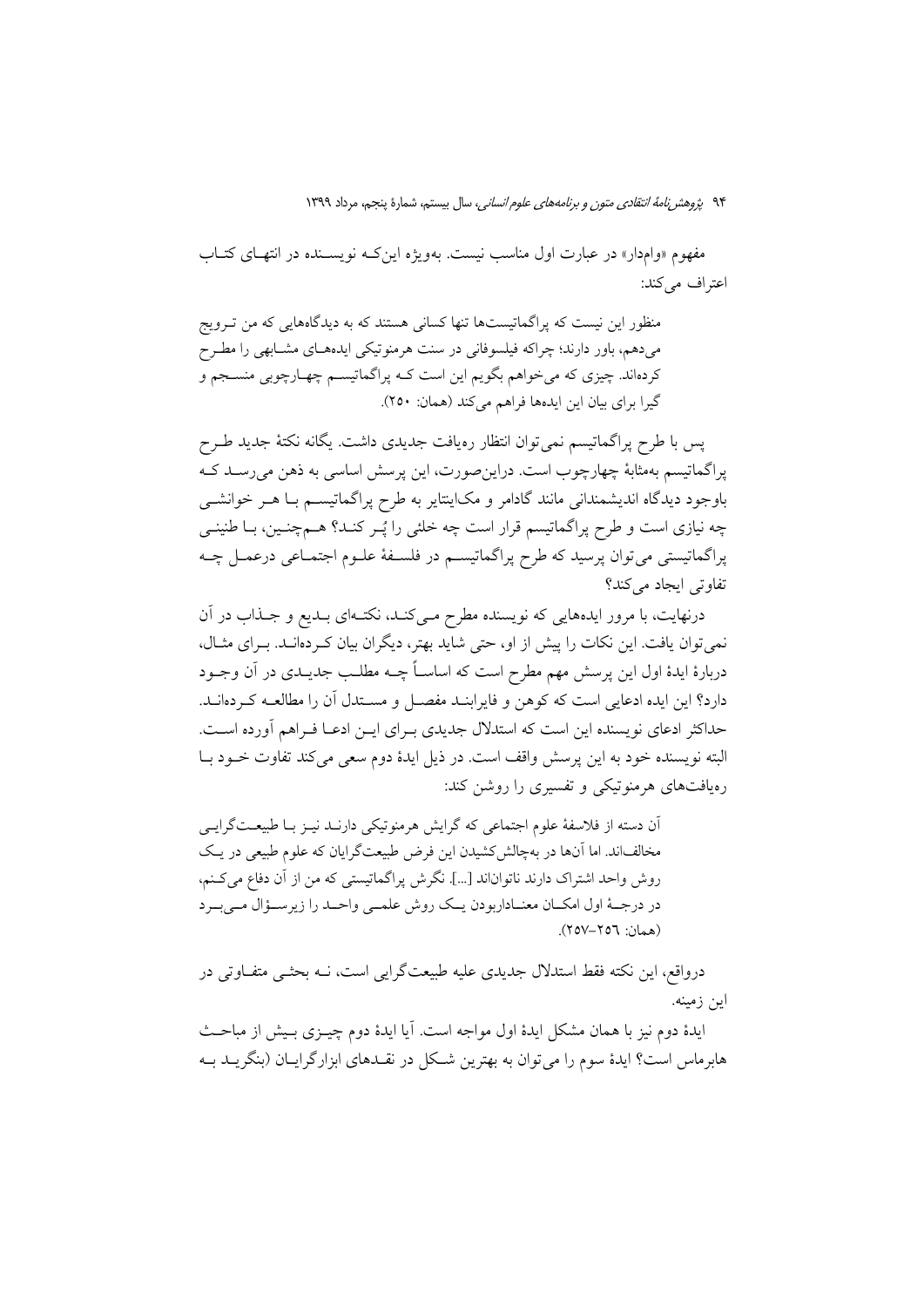نقد کتاب *فلسفة علوم اجتماعي؛ بەسوى پراگماتيسم* (مهدى حسين;زاده يزدى و سيدمحسن ملاباشي) ۹۵

گــادفري اســميت ١٣٩٢: ٢٨٤–٢٩٦) و انديشــههــاي گــادامر جســتوجــو كــرد. مواجهــهٔ گفتوگویی در ایدهٔ چهارم هم بیشتر نوعی توصیهٔ اخلاقی است.

در یک مواجههٔ گفتوگویی افراد نمی خواهند با نشاندادن نقاط ضعف دیگران بر آنهـا برتری یابند، بلکه تلاش میکنند از طریق فهم دقیق دیگران به آنها گـوش بسـپارند. در اینجا افرد درپی تقویت اسـتدلالهـای خـود هسـتند تـا بتواننـد آنهـا را بــه بهتـرین استدلالها بدل نمایند و از آنها یاد بگیرند (برت ۱۳۹۷: ۲٦۱).

درستی یا نادرستی این توصیه مبتنی بر رد بنیانگرایی با خوانش مطرحشده نیسـت. شــما می توانید بنیانگرا باشید و ایدهٔ چهارم را بپذیرید. شاید اگـر نویســنده مقدمــهٔ خــویش را بــا تواضع بيش ترى أغاز مى كرد، خواننده با چنين تناقض هـايى در فصـلهـاى پايـانى و اصـلى كتاب مواجه نمي شد.

## ٦. نتيجه گيري

فلسفهٔ هر علمی از حوزههای حساس هر رشته بهحسـاب مـی]یـد، زیــرا بــه پرســش۵حـایی تعیین کننده یاسخ می دهد و راه پژوهش گـران و اندیشـمندان هـر رشـته را همـوار مـی کنـد. فلسفهٔ علوم اجتماعی نیز در گسترهٔ علوم اجتماعی چنـین جایگـاهی دارد، بـه همـین دلیـل، بررسی دقیق و تخصصی آثار منتشرشده با این موضوع ضروری است؛ بهخصـوص ایـنکـه نویسنده به بازخوانی اندیشههای اندیشمندان پیشین بسنده نکرده باشـد و کوشـیده باشـد راه تازهای در این عرصه بگشاید.

پاتریک برت در کتاب *فلسفهٔ علوم اجتماعی؛ بهسوی پراگماتیسم* چنـین ادعـایی دارد. هدف این مقاله، افزونبر بیان خلاصهای از تمام فصـلهای کتـاب و نقـدهای سـاختاری و ویرایشی این اثر، محکزدن ادعای نویسنده بود. اصلی تـرین نکتـهای کـه مـیتوان در نقــد محتوایی اثر به آن اشاره کرد، همخواننبودن محتوای اثر با ادعـای نویســنده اســت. براســاس آنچه پاتریک برت در دو فصل پایانی با مخاطب خــود در میــان گذاشــته اســت، بــرخلاف آنچه ادعا کرده، رەیافت جدیدی در فلسفهٔ علوم اجتماعی بسط نداده و بیشتر گفتههـای هرمنوتیکها، تفسیرگراها، ابزارگراها، و پیروان مکتب انتقادی را جمع بندی کرده اسـت. البتـه این گفته بهمعنای نادیدهانگاشتن ارزش های علمی کتاب نیست، بلکـه بــه ایــن معناســت کــه ادعای نویسنده با آنچه در کتـاب مطـرح کـرده اسـت، هـمخـوانی نـدارد و اگـر نویســنده مقدمهای متواضعانهتر برای کتاب میiوشت و ادعایی محدودتر مطرح میکرد، تا حد زیــادی این نقد به آن وارد نبود.